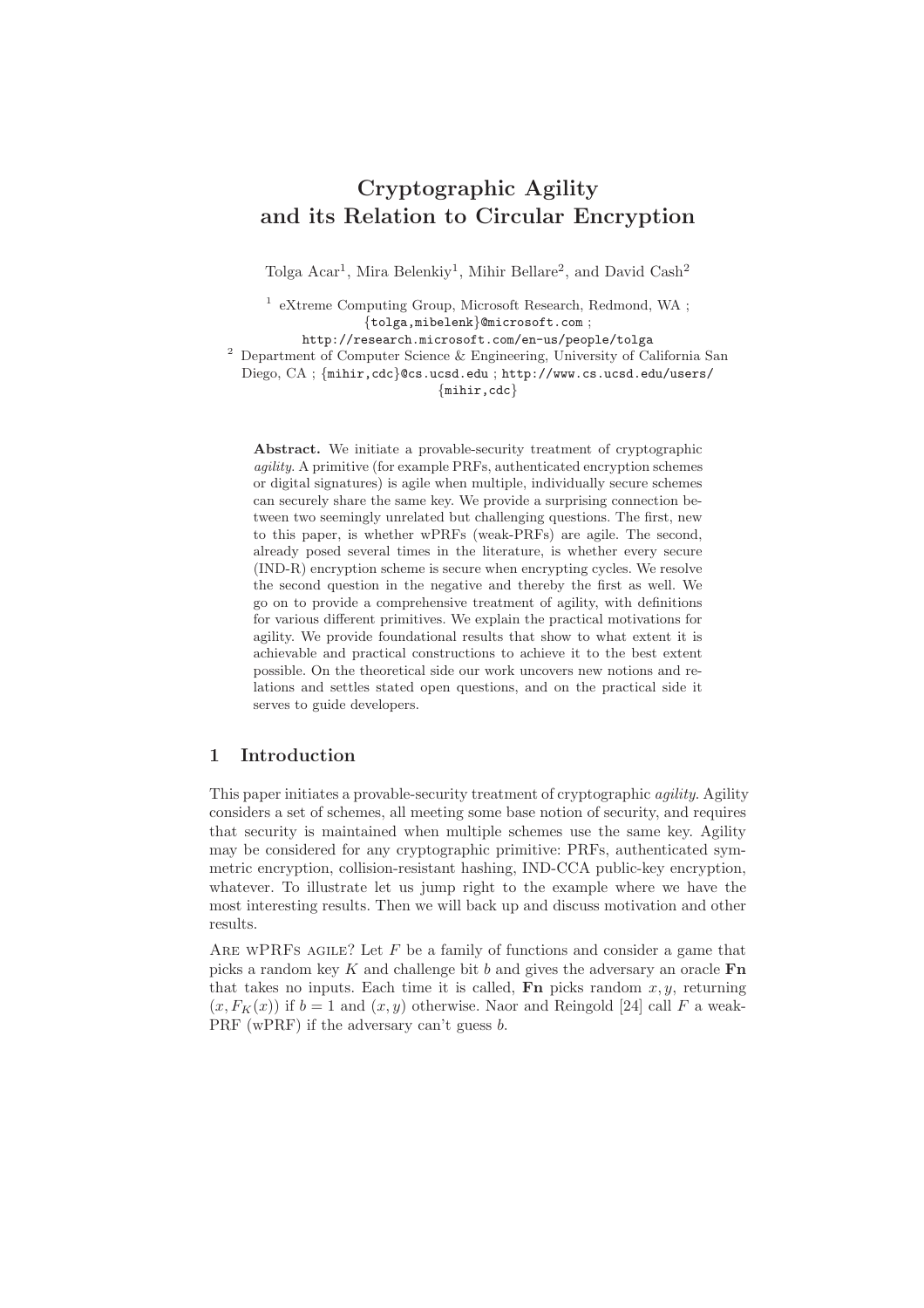Why this notion? Being a wPRF is, in practice, a much weaker assumption on a blockcipher than the usual PRF or PRP one. Yet powerful results by Naor and Reingold [24], Maurer and Sjödin [21] and Maurer and Tessaro [22] show that symmetric cryptography can be efficiently and securely based on wPRFs.

Letting  $F^1, F^2$  be wPRFs having keys of the same length, consider a game that picks a *single* random key  $K$  and challenge bit  $b$  and gives the adversary and oracle **Fn** that, on input  $i \in \{1, 2\}$ , picks random  $x, y$ , returning  $(x, F_K^i(x))$  if  $b = 1$  and  $(x, y)$  otherwise. It's just like the previous game, but with two function families, and both are being evaluated with the same key. We say that the pair  $\{F^1, F^2\}$  is agile if an adversary can't guess b in the above game. Now consider the following statement or conjecture:

### **wPRF-A** : <u>EVERY</u> PAIR  $\{F^1, F^2\}$  OF WPRFS is agile.

Is the statement true? Our first guess was yes, because the randomness of the inputs means the two functions are unlikely to ever be evaluated on the same point, and then it is hard to see what harm there is in their using the same key. But attempts to prove this failed. It is unclear how to reduce the agility of  $\{F^1, F^2\}$  to their individual, assumed wPRF securities because reductionbased proof methods break down totally when the key is the same for both functions. Does that mean the statement is false? To demonstrate that, we need a counter-example, meaning specific families  $F^1, F^2$  that (under some assumption) are wPRFs but we have an attack showing  $\{F^1, F^2\}$  is not agile. However, an example is not immediate, again due to the fact that the attacker has no control on the inputs to the functions, these being chosen at random by the game.

We clarify that the question is *not* whether there exists a pair  $\{F^1, F^2\}$ that is agile. We are not asking for a construction of  $F<sup>1</sup>, F<sup>2</sup>$  that can securely share a key. Indeed, such a construction is trivial: just let  $F$  be a wPRF and let  $F^1 = F^2 = F$ . The question is whether all pairs  $\{F^0, F^1\}$  of wPRFs are agile.

We have still to motivate *why* we should care whether security is maintained when two schemes use the same key, a practice that cryptographers would typically frown upon. But we will soon explain important practical reasons for this concern. Furthermore, our focus on wPRFs is not arbitrary. We will see that wPRFs are "agility catalysts" in the sense that if they are agile then we can make a host of other primitives agile as well. So the above question  $\equiv$  is  $\bf{wPRF}$ A true or not— is central.

We find it intriguing that so basic and simply stated a question is hard to answer. We will obtain the answer by turning to something that seems different but eventually isn't.

Are IND-R encryption schemes CYC-secure? IND-R (INDistinguishability from Random) [26] is a strong notion of CPA-privacy for symmetric encryption schemes that is met by common blockcipher modes of operation (CBC, CTR). It implies IND-CPA. CYC asks for privacy when encrypting "cycles" of the form  $\mathcal{E}(K_1, K_2), \mathcal{E}(K_2, K_1)$ . Cyclic security was introduced by Camenisch and Lysyanskaya [13] and is of interest as a simple and basic instance of the security of encrypting key-dependent messages concurrently considered by Black,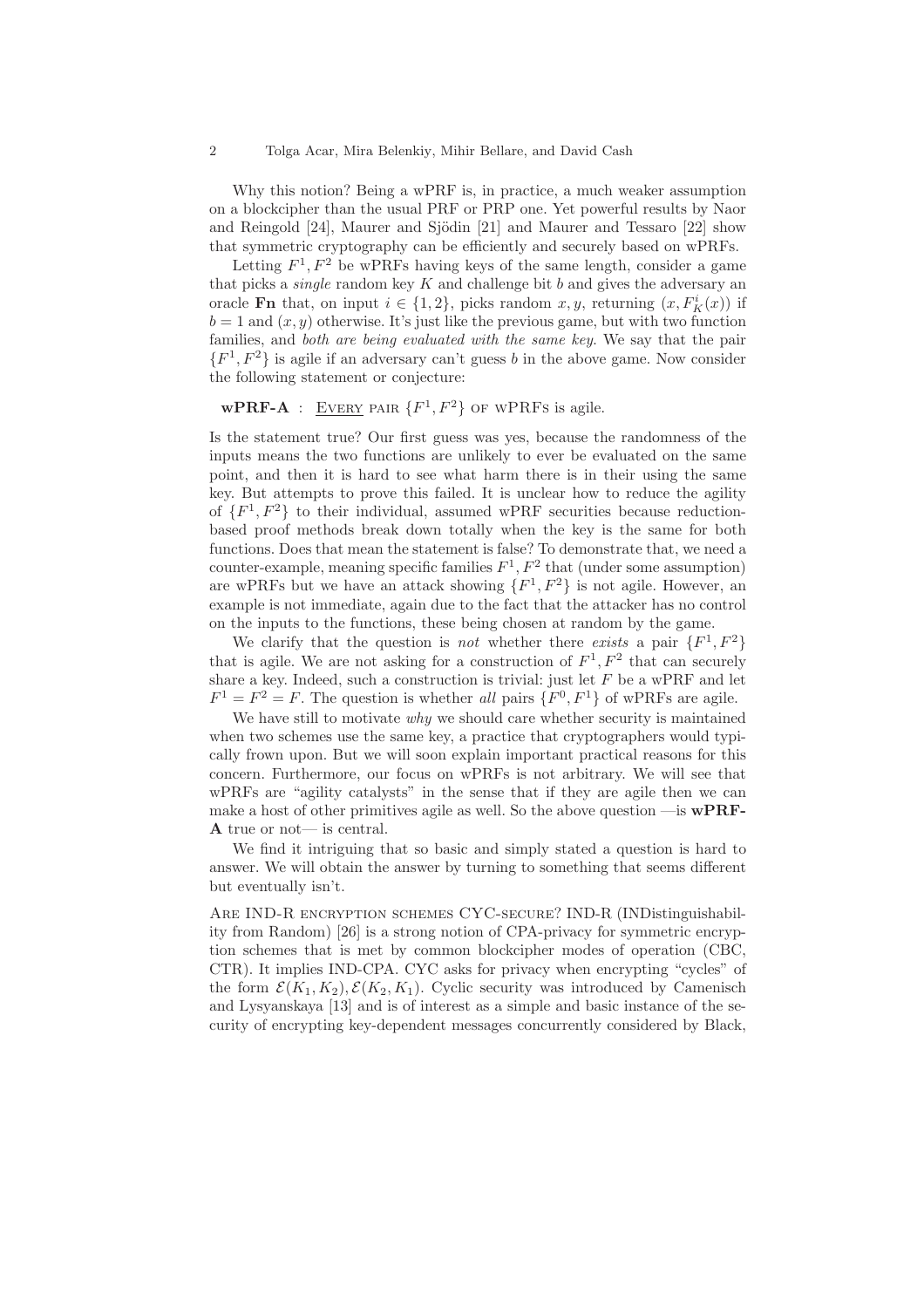Rogaway and Shrimpton [10]. Now consider the following statement or conjecture:

#### IND-is-CYC : Every IND-R symmetric encryption scheme is CYC-secure.

Broadly speaking, this asks whether "normal" security implies security when encrypting cycles. In their work presenting a particular, public-key encryption scheme shown to securely encrypt cycles if the DDH assumption holds, Boneh, Halevi, Hamburg and Ostrovsky [11] explicitly ask, and leave open, the above question. (Up to details of the definitions.) Black, Rogaway and Shrimpton [10] pose it too. Haitner and Holenstein's black-box separations for key-dependent message security [16] only consider stronger forms of security, and do not apply to this question.

THE CONNECTION. We have just stated two open problems that on the face of it are quite different. The first is about wPRFs and the second about symmetric encryption, which are different primitives. In the first case, the issue is sharing a key between two schemes. In the second, no key sharing is involved and we refer to standard notions. Yet, we show the two problems are related. Specifically, we show in Theorem 2 that

#### $wPRE-A \Rightarrow IND-is-CYC.$

That is, if every pair  $\{F^1, F^2\}$  of wPRFs is agile (can securely share a key) then every IND-R symmetric encryption scheme is CYC-secure (can securely encrypt cycles).

SETTLING BOTH QUESTIONS. So far the above is an instance of what Karp called the "If pigs could whistle then horses could fly" approach that aims to understand open questions in cryptography and complexity theory by relating them to each other. As above, this approach can turn up interesting relations between seemingly unrelated problems. But it doesn't settle them. However, in this case, we can go further. We provide in Theorem 5 a direct and explicit counter-example to show that **IND-is-CYC** is false, resolving the above-mentioned open problem. Our  $wPRF-A \Rightarrow IND$ -is-CYC connection then implies that  $wPRF-A$  is also false, settling the question of whether wPRFs are agile. The counter-example is a symmetric encryption scheme shown to be IND-R under the SXDH assumption of [3] but shown by attack to not be CYC-secure.

This result refuting **IND-is-CYC** is strengthened by the fact that IND-R is a very strong version of (CPA) privacy and our formalization of CYC is a very weak one. (The formal definitions are in the body of the paper.) Thus, even strong "normal" security fails to imply weak security for encrypting cycles. Interest in this question is witnessed by the work of Backes, Pfitzmann and Scedrov [5] who have previously shown that IND-CPA does not imply a formalization CYC-BPS of cyclic security. However, their counter-example encryption scheme is stateful while ours is stateless, and also IND-R  $\Rightarrow$  IND-CPA and CYC-BPS  $\Rightarrow$  CYC, making their result weaker than ours.

Extensions and implications. Above we discussed IND-is-CYC in the symmetric setting. Our result showing it is false, however, extends to the public-key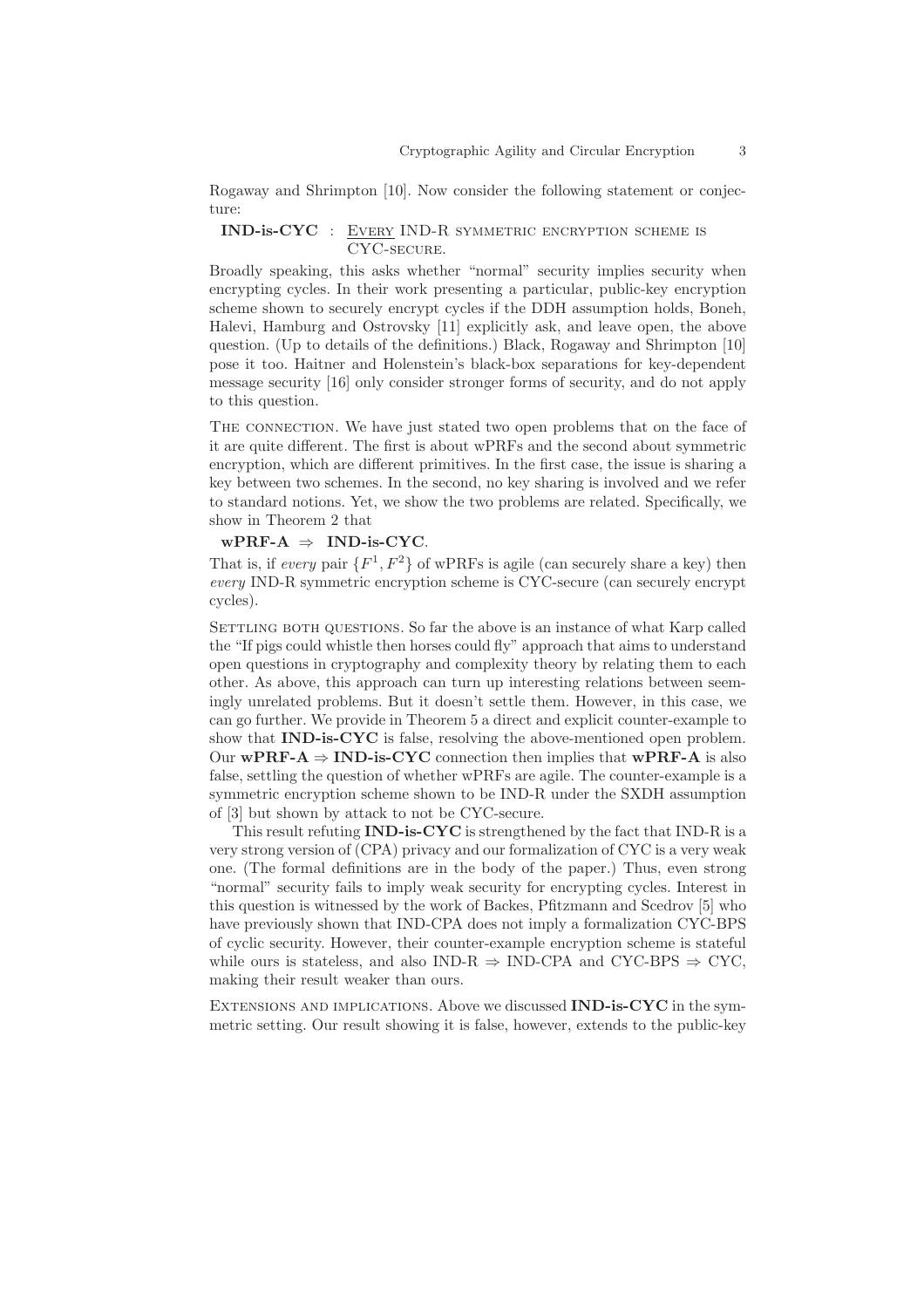setting, showing that IND-CPA (semantic security) does not imply security of encrypting cycles, answering the open question of Boneh, Halevi, Hamburg and Ostrovsky [11]. Our result confirms that to achieve circular-security, one needs novel, dedicated schemes and analyses, vindicating work in this line [11, 12, 2].

CONTEXT. Let us now back up to provide some context for agility and describe our other contributions in this area. Cryptographic code usually has a suite of allowed schemes of any particular type. (For example, authenticated encryption.) But new standards or proposed standards appear at a rapid rate. Cryptographic code written today needs to be able to easily incorporate schemes that will appear in the future. This has been recognized and enunciated in developer forums, where the term "agility" has been used to refer to the ability to easily add schemes to an existing suite by structuring code to allow schemes to be substituted in a blackbox manner. The IETF is currently considering adding agility to the widely deployed RADIUS protocol [25]. Resources for software professionals, like a recent Microsoft Developer Network Magazine article [28], encourage agility.

Keys for use with the existing schemes will, however, already have been distributed. Changing them or getting new ones distributed and certified is difficult and error-prone. Agility, thus, would ask that it be possible to maintain the existing key, using this single key with multiple schemes, both new and old. (The presence of new schemes will not preclude use of the old ones. Data encrypted under old schemes and then stored still has to be decrypted, and legacy systems must be supported.)

Agility is of course possible only among schemes that have keys of the same type or length. (An algorithm with a 128-bit key and another with a 256-bit key shouldn't share a key.) But key-compatibility is common given that many schemes will use the same underlying blockciphers or hash functions. Popular proposed or standardized symmetric authenticated encryption (AE) schemes like CCM  $[29]$ , OCB  $[26]$ , CWC  $[20]$ , GCM  $[23]$ , and EAX  $[9]$ , for example, all use a 128-bit AES key.

Cryptographers have always recommended key separation, usually interpreted as asking that schemes for different purposes not use the same key. Thus, MAC and symmetric encryption should use different keys, as should public-key encryption and digital signatures. Assuming this type of separation is in place, the issue is whether different schemes for the same goal, for example authenticated encryption or PRF, may securely use the same key. This is what agility captures.

We clarify that agility is about *individually secure* schemes sharing a key. It is not about what happens when a scheme is broken and replaced by another that is (hopefully) secure. When that happens, you should not retain the old key since the attacks on the old scheme may already have compromised it.

In their work on chosen-protocol attacks, Kelsey, Schneier and Wagner [19] point both to the danger of using the same key across different schemes and the pressures that are likely to make this happen, the latter including the cost of certification of new keys, the spread of cryptographic APIs, and the limits posed on key-storage by smartcards. They are concerned mostly with different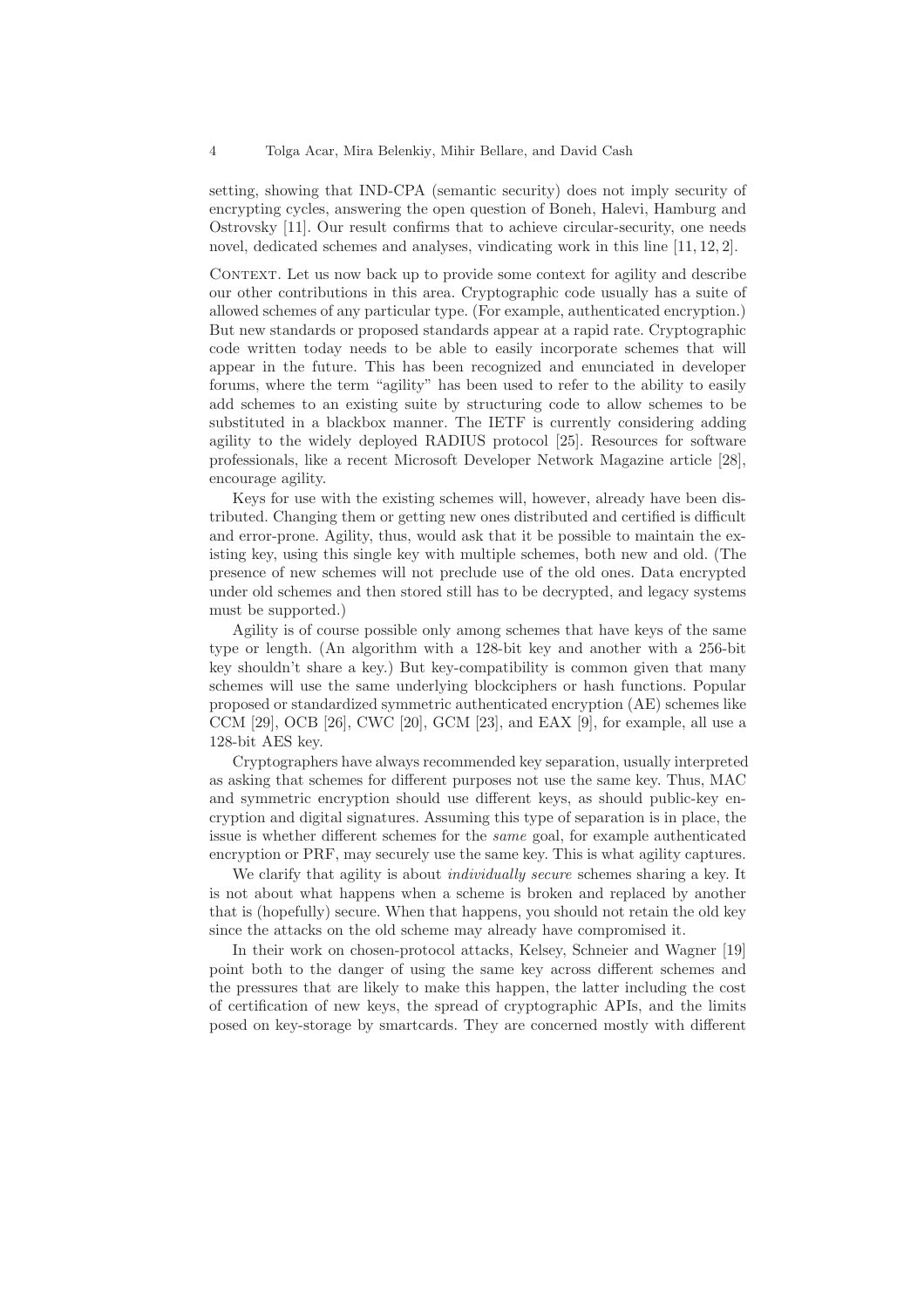| Primitive                                                                                                                                   | Agile? |
|---------------------------------------------------------------------------------------------------------------------------------------------|--------|
| PRFs, wPRFs, MACs, IND-CPA symmetric encryption, symmetric authen-<br>ticated encryption, IND-CCA public-key encryption, digital signatures | No     |
| Collision-resistant hash functions, IND-CPA public-key encryption                                                                           | Yes    |

Fig. 1. Agility status of some basic primitives.

primitives (they call them protocols, for example, encryption and digital signature) sharing a key. Agility can be viewed as a class of chosen-protocol attacks in which the schemes, or protocols, are all for the same goal.

The present paper can serve as a developer guide for agility, pointing out what is possible and what is not. We provide formal definitions that enable a rigorous treatment of agility. With regard to results, on the positive side, we provide practical constructions, showing how to use PRFs and wPRFs as catalysts to confer agility on higher-level primitives like authenticated encryption. On the negative side we show that agility for the full set of schemes meeting some notion is usually unlikely. Let us now expand on all this.

DEFINITIONS. Agility is novel, definitionally, in that, unlike standard definitions of security, which apply to individual schemes, agility is a property of a set Γ of schemes that individually already meet some base notion of security. Thus, Γ might be the set of all PRFs or some subset thereof. It is as though one moves up one level in "types."

We appropriately extend the game defining base security so that the key is chosen just once yet an adversary can, via a scheme argument, pass in different schemes that will all use this key. The set  $\Gamma$  is said to be a-agile  $(a \in \mathbb{N})$  with respect to the base security notion if, for all compatible, size a subsets  $\Pi$  of  $\Gamma$ , the adversary advantage is negligible when its scheme arguments are drawn from Π. (Compatible means the schemes in the set have keys of the same type and length.) In the body of the paper we exemplify with detailed definitions for the case of PRFs, wPRFs and authenticated encryption. In this framework, what we called wPRF agility above is the 2-agility of the set Γ of all wPRFs.

Foundations. The most basic theoretical question is whether a primitive (for example, PRF, AE) is agile, by which we mean that the set of all schemes that are individually secure is a-agile for  $a \geq 2$ . We answer this for a variety of primitives. Fig. 1 summarizes our findings. As it shows, collision-resistant hash functions, when formalized as keyed families, are agile. (Practical functions like MD5, SHA1, SHA256 being unkeyed are trivially agile.) IND-CPA-secure publickey encryption schemes are also agile. So two RSA-based public-key encryption schemes can share the same keys as long as only IND-CPA-security is desired. PRFs, MACs, IND-CPA secure symmetric encryption schemes, AE schemes, IND-CCA-secure public-key encryption schemes and digital signatures are not agile. We present counter-examples in the body of the paper for some of these, and others are similar.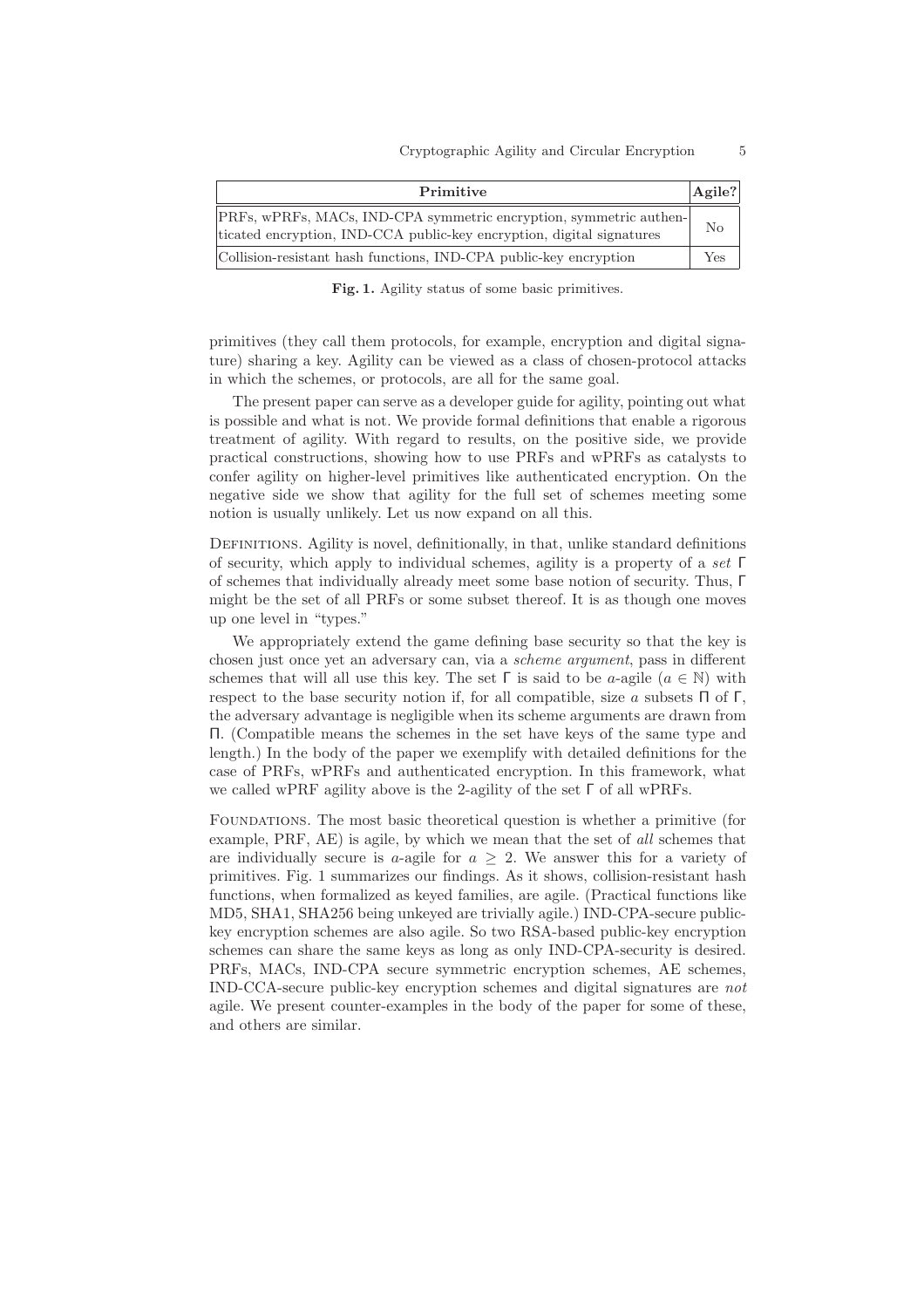The above results are relatively straightforward. The most interesting question was whether wPRFs are agile. As discussed at length above, we have answered the question in the negative by first making a connection to cyclic encryption and then answering an open question there.

The following shows why our focus on PRFs and wPRFs is not arbitrary and also shows how, despite the above, to get strong agility in practice.

PRF-DERIVED AGILITY. Our DtE (Derive-then-Encrypt) transform associates to a given PRF ff and a given AE scheme es a new AE scheme  $es<sub>ff</sub>$  in which ff under the base key is used to derive a subkey that is then used for es. This turns out to have strong agility properties. Specifically, let Γ be the set of all AE schemes es<sub>ff</sub> as es ranges over all AE schemes. Then, for any a, the set  $\Gamma$  is a-agile with respect to AE. The short rendition of this is that AE has now, effectively, become agile. The lack of agility in the primitive itself has been circumvented by using it not directly but within the scope of our construction which can in fact maintain a single key and yet be able to swap in and securely use any AE scheme. This is of direct interest in practice where, as we have seen, there are numerous existing and emerging options for AE such as CCM, OCB, CWC, GCM and EAX. Even this (small) set of schemes is probably not agile. But it becomes so when used via our construction.

The above requires that the ff scheme be fixed. But it too is a primitve for which agility may be desirable. If we want to be able to use arbitrary PRFs, the above-noted lack of agility of the primitive means we are out of luck. But in practice these are blockciphers for which there may be only a small set of relevant choices. (For example, all AES finalists.) This set may in fact be agile.

wPRF-derived agility. DtE uses a PRF to make AE agile. Could we use a wPRF instead? This is attractive for two reasons. The first is that a wPRF is a weaker assumption on a blockcipher than a PRF. The second is that, as a result, a set of blockciphers is more likely to be agile with respect to wPRF than to PRF. (We cannot of course hope for agility with respect to all wPRFs since that class is not agile. As above, however, we'd like to get it for as large a subset of the class as possible.) However, the obvious way to extend the construction, namely upon encryption to pick a random R, use  $F_K(R)$  as the AE key where K is the base key and F our wPRF, and return R with the ciphertext, fails to achieve AE, even in the absence of agility. What we instead observe is that some of the existing transforms of wPRFs to PRFs from [24, 21, 22] have a form that make them agility preserving, meaning that if the wPRF is drawn from an agile set then the result is an agile set of PRFs. This yields a construct that is more robust and in practice more agile than DtE but also more expensive.

Related work. Agility is part of the broader issue of the security of key reuse [19]. Haber and Pinkas [15] analyze the security of several specific constructions of public-key encryption and digital signatures when a single public/secret key pair is used both for encryption and signing or for two encryption schemes or digital signature schemes simultaneously. They do not consider the general problem of key reuse and focus on public-key primitives.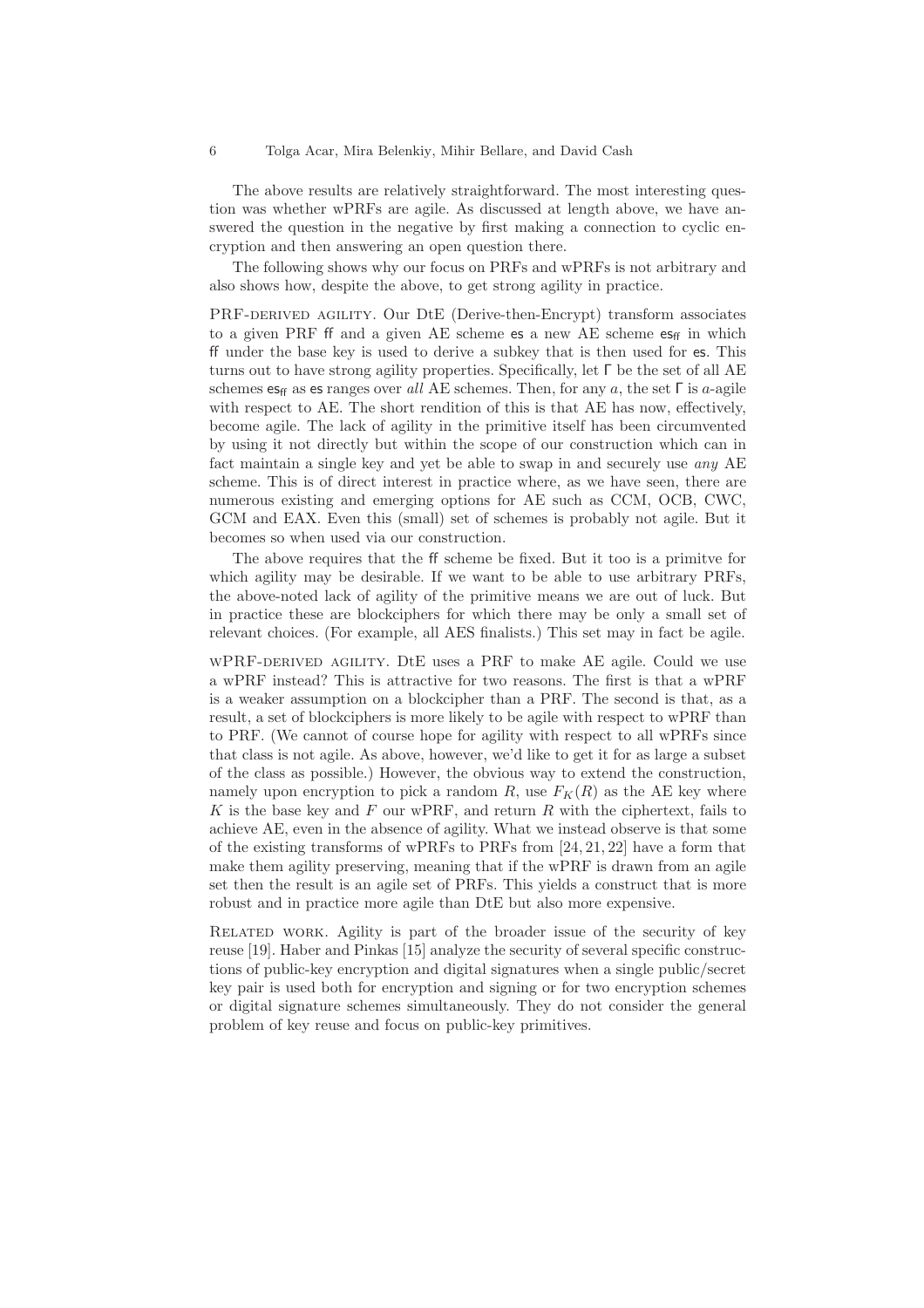Key-dependent message security and its special case, circular security, were defined in concurrent works [10, 13] and recent work gives several constructions of various primitives meeting different flavors of security [17, 18, 11, 4, 12, 2]. At the end of Section 4 we discuss exactly how our counterexample for circular security fits into prior work.

# 2 Preliminaries

NOTATION AND CONVENTIONS. If x is a string then  $|x|$  denotes its length, and if S is a set then |S| denotes its size. The empty string is denoted  $\varepsilon$ . If  $a = (a_1, \ldots, a_n)$ then  $(a_1, \ldots, a_n) \leftarrow a$  means we parse a as shown. Unless otherwise indicated, an algorithm may be randomized. "PT" stands for "polynomial time." By  $y \leftarrow$  $A(x_1, x_2, \ldots; r)$  we denote the operation of running A on inputs  $x_1, x_2, \ldots$  and coins  $r \in \{0,1\}^*$ . We denote by  $y \stackrel{s}{\leftarrow} A(x_1, x_2, \ldots)$  the operation of picking r at random and letting  $y \leftarrow A(x_1, x_2, \ldots; r)$ . (The coins are chosen from a space that may depend on the inputs.) We denote by  $[A(x_1, x_2, \ldots)]$  the set of all possible outputs of A on inputs  $x_1, x_2, \ldots$ 

Games. Our definitions and proofs use the language of code-based games [8]. Recall that a game —look at Fig. 2 for examples— has an (optional) Initialize procedure, procedures to respond to adversary oracle queries, and a Finalize procedure. A game G is executed with an adversary  $A$  as follows. First, **Initial** $i\mathbf{z}$  executes, and its outputs are the inputs to A. Then A executes, its oracle queries being answered by the corresponding procedures of G. When A terminates, its output becomes the input to the Finalize procedure. The output of the latter, denoted  $G^A$ , is called the output of the game, and we let " $G^{A}$ " denote the event that this game output takes value true. Boolean flags are assumed initialized to false. The running time of an adversary is the worst case time of the execution of the adversary with the game defining its security, so that the execution time of the called game procedures is included.

Function families. The (common) syntax we use for PRFs and wPRFs is more general than may be usual because we will (later) need to consider schemes defined via families of groups. An FF-scheme ("FF" stands for "Function Family")  $ff = (ff.Pg, ff.Kg, ff.f, ff.DomR, ff.RngR)$  consists of a parameter generator, a key generator, an evaluator, a domain recognizer and a range recognizer, all PT algorithms, the last three deterministic. We require that ff.  $f(pars, K, \cdot)$ : ff.Dom(pars)  $\rightarrow$  ff.Rng(pars) for every  $k \in \mathbb{N}$ , pars  $\in$  [Pg(1<sup>k</sup>)] and  $K \in$  $[Kg(pars)]$ , where ff. Dom $(pars) = \{x : ff.DomR(pars, x) = 1\}$  and ff. Rng $(pars) =$  ${y : f(RngR(pars, y) = 1}.$  We require that one can sample from ff. Dom(pars) and ff.Rng(*pars*) in PT on input *pars*. We also require that  $|$  ff.Dom(*pars*) $| \geq 2^k$ for all  $pars \in [ff.Pg(1^k)]$  and all  $k \in \mathbb{N}$ . (PRFs on tiny domains are trivially constructed and don't even imply one-way functions. This convention rules them out.)

Encryption syntax. Our syntax for encryption is general enough to cover both symmetric and asymmetric encryption, which will save us from repeating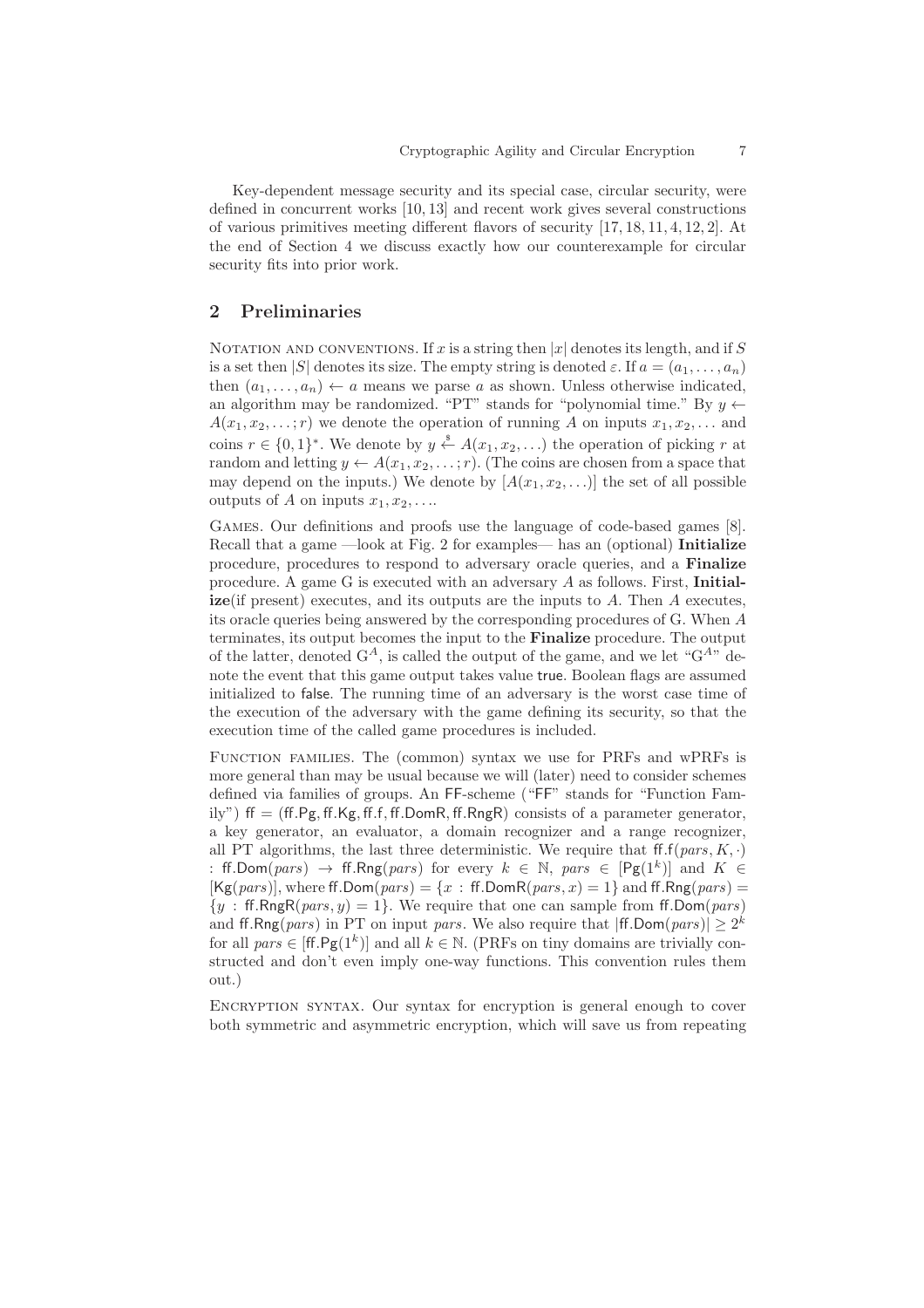| proc KeySetup(ff)                                                                                     | $proc$ KeySetup(ff)                                                                                 |
|-------------------------------------------------------------------------------------------------------|-----------------------------------------------------------------------------------------------------|
| $pars \stackrel{\$}{\leftarrow} \text{ff.Pg}(1^k)$ ; $K \stackrel{\$}{\leftarrow} \text{ff.Kg}(pars)$ | $\vert$ pars $\xleftarrow{\$}$ ff. $\mathsf{Pg}(1^k)$ ; $K \xleftarrow{\$}$ ff. $\mathsf{Kg}(pars)$ |
| $b \stackrel{\$}{\leftarrow} \{0,1\}$                                                                 | $b \stackrel{\$}{\leftarrow} \{0,1\}$                                                               |
| Return pars                                                                                           | Return pars                                                                                         |
| proc $\text{Fn}(\text{ff},x)$                                                                         | $proc \operatorname{Fn}(\text{ff})$                                                                 |
| If ff.DomR(pars, x) = 0 then return $\perp   x \stackrel{\$}{\leftarrow}$ ff.Dom(pars)                |                                                                                                     |
| If $b = 1$ then $y \leftarrow$ ff.f(pars, K, x)                                                       | If $b = 1$ then $y \leftarrow$ ff.f( <i>pars</i> , $K, x$ )                                         |
| Else $y \stackrel{\$}{\leftarrow}$ ff. Rng( <i>pars</i> )                                             | Else $y \stackrel{\$}{\leftarrow}$ ff.Rng( <i>pars</i> )                                            |
| Return $y$                                                                                            | Return $(x, y)$                                                                                     |
| proc Finalize $(b')$                                                                                  | proc Finalize $(b')$                                                                                |
| Return $(b' = b)$                                                                                     | Return $(b' = b)$                                                                                   |
|                                                                                                       |                                                                                                     |

similar security definitions for both cases. A ENC-scheme ("ENC" stands for encryption) es = (es.Pg, es.Kg, es.Enc, es.Dec, es.MsgR, es.CtxtR) consists of 6 PT algorithms: a parameter generator, a key generator, encryption and decryption algorithms, a plaintext recognizer and a ciphertext recognizer. The decryption algorithm is deterministic. On input  $pars \in [es.Pg(1^k)],$  the key generator outputs a triple  $(ek, dk, pk)$ , where  $ek$  is an encryption key, dk is a decryption key and  $pk$  is a public key. We say that the encryption scheme is symmetric if it is always the case that  $pk = \perp$ . (In which case we may assume wlog  $ek = dk$ .) We say it is asymmetric if it is always the case that  $ek = pk$ . We require that there is a polynomial  $r(\cdot)$ , called the *number of coins used by* es. Enc, such that es. Enc draws its coins from  $\{0,1\}^{r(k)}$  whenever its first input is  $pars \in$ [es.Pg(1<sup>k</sup>)]. We require that es.Enc(*pars*,  $ek, \cdot; R$ ): es.Msg(*pars*)  $\rightarrow$  es.Ctxts(*pars*) and es.Dec(*pars*, *dk*, es.Enc(*pars*, *ek*, *M*; *R*)) = *M* for all  $R \in \{0, 1\}^{r(k)}$ , all  $M \in$ es. $\mathsf{Msg}(\textit{pars})$ , all  $(\textit{ek}, \textit{dk}, \textit{pk}) \in [\textsf{es}.\mathsf{Kg}(\textit{pars})],$  all  $\textit{pars} \in [\textsf{es}.\mathsf{Pg}(1^k)]$  and all  $k \in \mathbb{N},$ where  $\text{es.Msg}(pars) = \{M : \text{es.MsgR}(pars, M) = 1\}$  and  $\text{es.Ctxts}(pars) = \{C :$ es.CtxtR( $pars, C$ ) = 1}. We require that one can sample from es.Msg( $pars$ ) and es.Ctxts(pars) in PT on input pars.

Fig. 2. Game FF.PR.Gm<sub>k</sub>, on the left, and game FF.wPR.Gm<sub>k</sub>, on the right, for  $k \in \mathbb{N}$ .

## 3 Agility definitions

The notions of security we usually define apply to schemes, saying what it means for the scheme to be secure. (For example, a function family is a PRF if ...). Agility is different. It is not a property of an individual scheme but of a set of schemes relative to some (standard) security notion for these schemes. Thus, we might have a set of PRFs and talk of their agility with respect to the PRF notion.

The template for an agility definition is as follows. We start with a syntax. (For example, FF for function families or ENC for encryption schemes.) We then provide a sequence of games to capture agility with respect to a (usually standard) underlying notion of security for individual schemes. (For example, games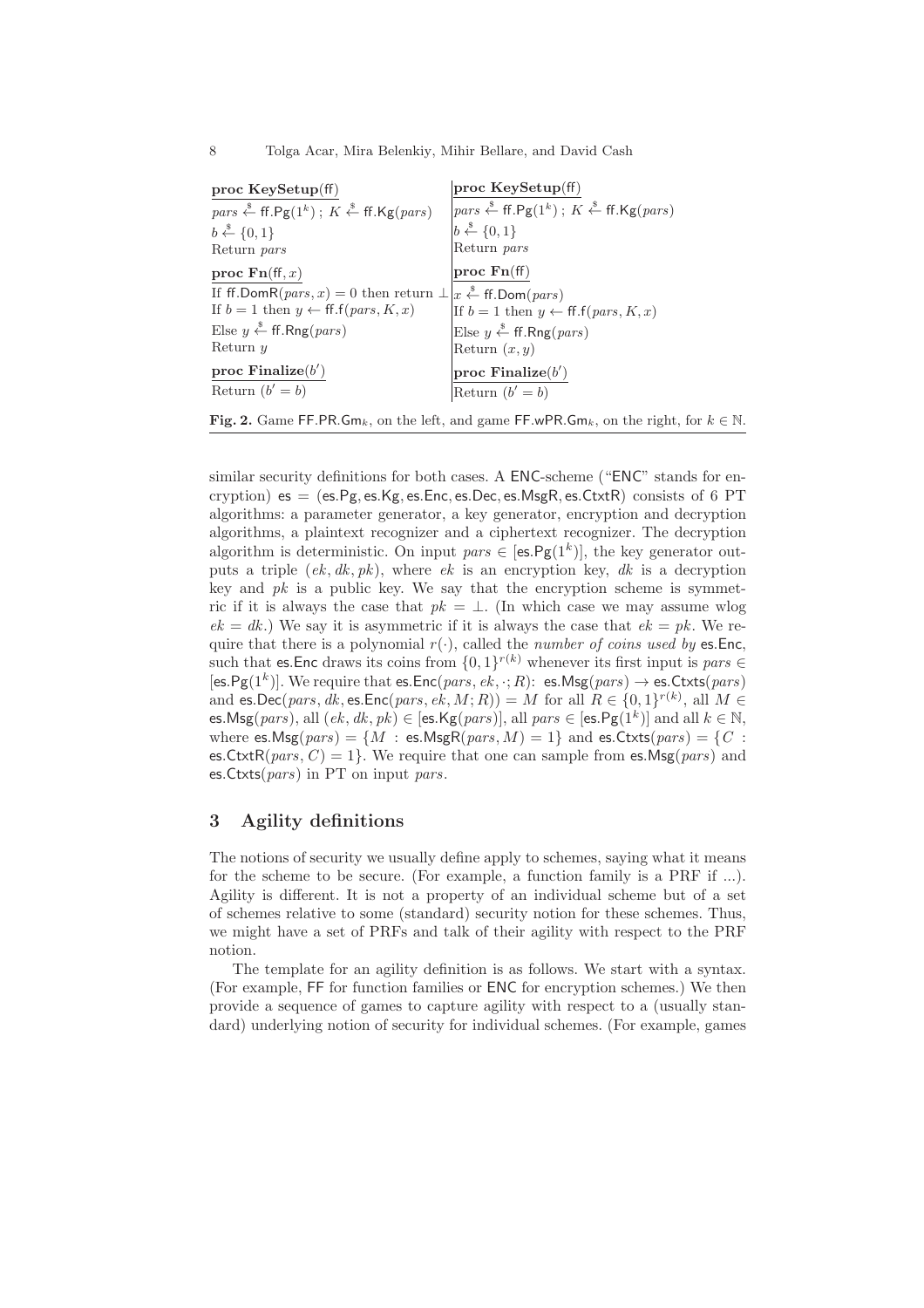FF.PR.Gm<sub>k</sub>,  $k \in \mathbb{N}$ , on the left side of Fig. 2. The underlying notion here, called PR for pseudorandomness, is the standard PRF notion.) The unusual feature of the games is to have a scheme argument, meaning the adversary may provide procedures a scheme (of the syntax being considered) whose algorithms the game then uses. Agility of a set  $\Pi$  of schemes is measured by allowing the adversary to use different members of Π (the choice at its discretion) in the role of scheme argument, with the underlying key remaining the same. (For this to be possible, Π must be consistent in the sense that all its schemes have keys of the same syntactic form.) Some advantage will be associated to an adversary and Π, and thence we will get a definition of agility for Π. Restricting attention to a set Π consisting of a single scheme (corresponding to an adversary whose scheme argument is always this one scheme) recovers the base underlying security notion (for example, PRF) for this scheme, thereby saving us from defining it separately and also confirming that agility is a natural extension of the base notion.

We could carry through the above in a fully general way, but it is likely to be hard to parse. Instead, we exemplify with agility definitions for three primitives important to this paper, namely PRFs, wPRFs and authenticated encryption. To expose the underlying unity, however, we use a uniform notation, where Sec-security of Syntax-schemes, for example, refers to security of schemes of the shown syntax with regard to the shown base notion of security. We hope the reader will forgive the standard notion of a PRF ending up, for this reason, being called PR-security of an FF-scheme.

PRF AGILITY. Say a set  $\Pi$  of FF-schemes is *compatible* if all  $ff \in \Pi$  have the same parameter generator and also all  $\mathsf{ff} \in \mathsf{\Pi}$  have the same key generator. Consider the games FF.PR.Gm<sub>k</sub>  $(k \in \mathbb{N})$  on the left side of Fig. 2. Call an adversary A Π-restricted if the scheme arguments in its queries are all drawn from Π, it makes only one **KeySetup** query, this being its first oracle query, and it never repeats an oracle query. (All this must hold with probability 1 regardless of how queries are answered. Π being compatible means the parameter and key generation algorithms invoked by KeySetup will be the same regardless of the FF-scheme that it is provided as input.) Let  $\mathbf{Adv}_{\Pi,A}^{\mathsf{PR}}(k) = 2 \Pr[\mathsf{FF}.\mathsf{PR}.\mathsf{Gm}_k^A] - 1$ for any compatible set Π of FF-schemes and Π-restricted adversary A. ("PR" stands for "pseudorandom".)

We say that a compatible set  $\Pi$  of FF-schemes is *agile with respect to* PR if the function  $\mathbf{Adv}_{\Pi,A}^{\textsf{PR}}(\cdot)$  is negligible for all PT,  $\Pi$ -restricted adversaries A. We say that a (not necessarily compatible) set  $\Gamma$  of FF-schemes is a-agile with respect to PR  $(a \in \mathbb{N})$  if every size a, compatible subset  $\Pi \subseteq \Gamma$  of  $\Gamma$  is agile with respect to PR.

We recover the usual notion of an FF-scheme ff being a PRF —which we call PR-security here for uniformity— as agility of the singleton set {ff} with respect to PR. To spell it out, FF-scheme ff is PR-secure if the function  $\text{Adv}_{\{ff\},A}^{\text{PR}}(\cdot)$  is negligible for all PT {ff}-restricted adversaries A. Then ff is PR-secure iff it is a PRF, and the set FF.PR.Sch of all PR-secure FF-schemes is the set of all PRFs.

WPRF AGILITY. The games FF.wPR.Gm<sub>k</sub>  $(k \in \mathbb{N})$  are now those on the right side of Fig. 2. Let  $\mathbf{Adv}_{\Pi,A}^{\mathsf{WPR}}(k) = 2\Pr[\mathsf{FF}.\mathsf{wPR}.\mathsf{Gm}_{k}^{A}] - 1$  for any compatible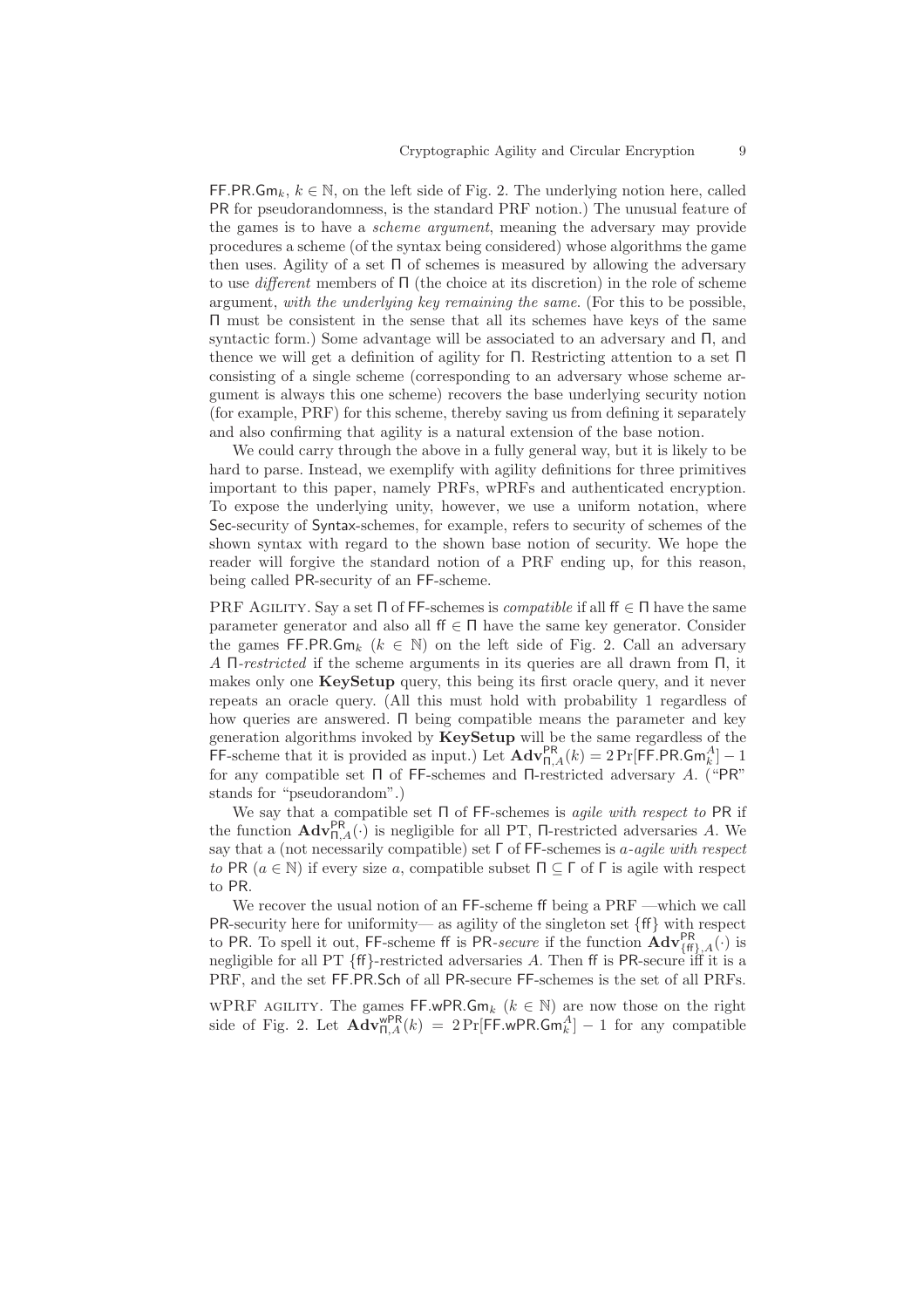set Π of FF-schemes and Π-restricted adversary A. ("wPR" stands for "weakly pseudorandom".) We say that a compatible set  $\Pi$  of FF-schemes is *agile with* respect to wPR if the function  $\mathbf{Adv}_{\Pi,A}^{\psi\hat{P}R}(\cdot)$  is negligible for all PT,  $\Pi$ -restricted adversaries A. We say that a (not necessarily compatible) set Γ of FF-schemes is a-agile with respect to wPR  $(a \in \mathbb{N})$  if every size a, compatible subset  $\Pi \subseteq \Gamma$ of Γ is agile with respect to wPR. As before we recover the usual notion of an FF-scheme ff being a wPRF, which we call wPR-security here, as agility of the singleton set {ff} with respect to wPR, and let FF.wPR.Sch be the set of all wPR-secure FF schemes.

Agility for authenticated encryption. Early definitions of AE [7] gave separate privacy and integrity requirements. Our agility games  $ENC.AuE.Gm_k$  $(k \in \mathbb{N})$  given in Fig. 3, where  $es = (es.Pg, es.Kg, es.Enc, es.Dec, es.MsgR, es.CtxtR)$ is a ENC-scheme, are instead based on a unified definition in the style of Rogaway and Shrimpton [27]. The privacy requirement is indistinguishability from random [26] (IND-R), a strengthening of the usual notion of [6] that tends to be naturally achieved by block cipher modes of operation [6]. The games of course have the scheme argument that is central to agility. The definitions proceed in direct analogy to the above. To detail them, first say a set  $\Pi$  of **ENC**-schemes is compatible if all  $es \in \Pi$  have the same parameter generator and also all  $es \in \Pi$ have the same key generator. Call an adversary  $A \Pi$ -restricted if the scheme arguments in its queries are all drawn from  $\Pi$  and it makes only one **KeySetup** query, this being its first oracle query. Let  $\mathbf{Adv}_{\Pi,A}^{\mathsf{AUE}}(k) = 2 \Pr[\mathsf{ENC}.\mathsf{AUE}.\mathsf{Gm}_{k}^{A}] - 1$ for any compatible set Π of ENC-schemes and Π-restricted adversary A. ("AuE" stands for "authenticated encryption".) We say that a compatible set Π of ENCschemes is *agile with respect to* AuE if the function  $\text{Adv}_{\Pi,A}^{\text{Aut}_{\mathcal{L}}}(\cdot)$  is negligible for all PT, Π-restricted adversaries A. We say that a (not necessarily compatible) set Γ of ENC-schemes is a-agile with respect to  $\mathsf{AUE}$   $(a \in \mathbb{N})$  if every size a, compatible subset  $\Pi \subseteq \Gamma$  of  $\Gamma$  is agile with respect to AuE. We recover the usual notion of an ENC-scheme es being an authenticated encryption scheme, which we call AuE-security here, as agility of the singleton set {es} with respect to AuE and let ENC.AuE.Sch be the set of all AuE-secure ENC schemes.

This definition is for both symmetric and asymmetric schemes even though the latter can only meet it if no Dec queries are allowed because the IND-R notion of privacy obtained by incorporating the latter restriction will be useful later.

#### 4 Negative results

We consider the central foundational question about agility, namely whether it can be achieved for the set of all secure schemes of a given type. We begin by showing how to rule this out quite simply for PRFs and AE. Similar methods yield negative results for many other primitives, but not for wPRFs. We establish the connection between the latter and circular encryption, and then provide our negative result on circular encryption, namely that IND-R does not imply CYC. This will be used to establish non-agility of wPRFs.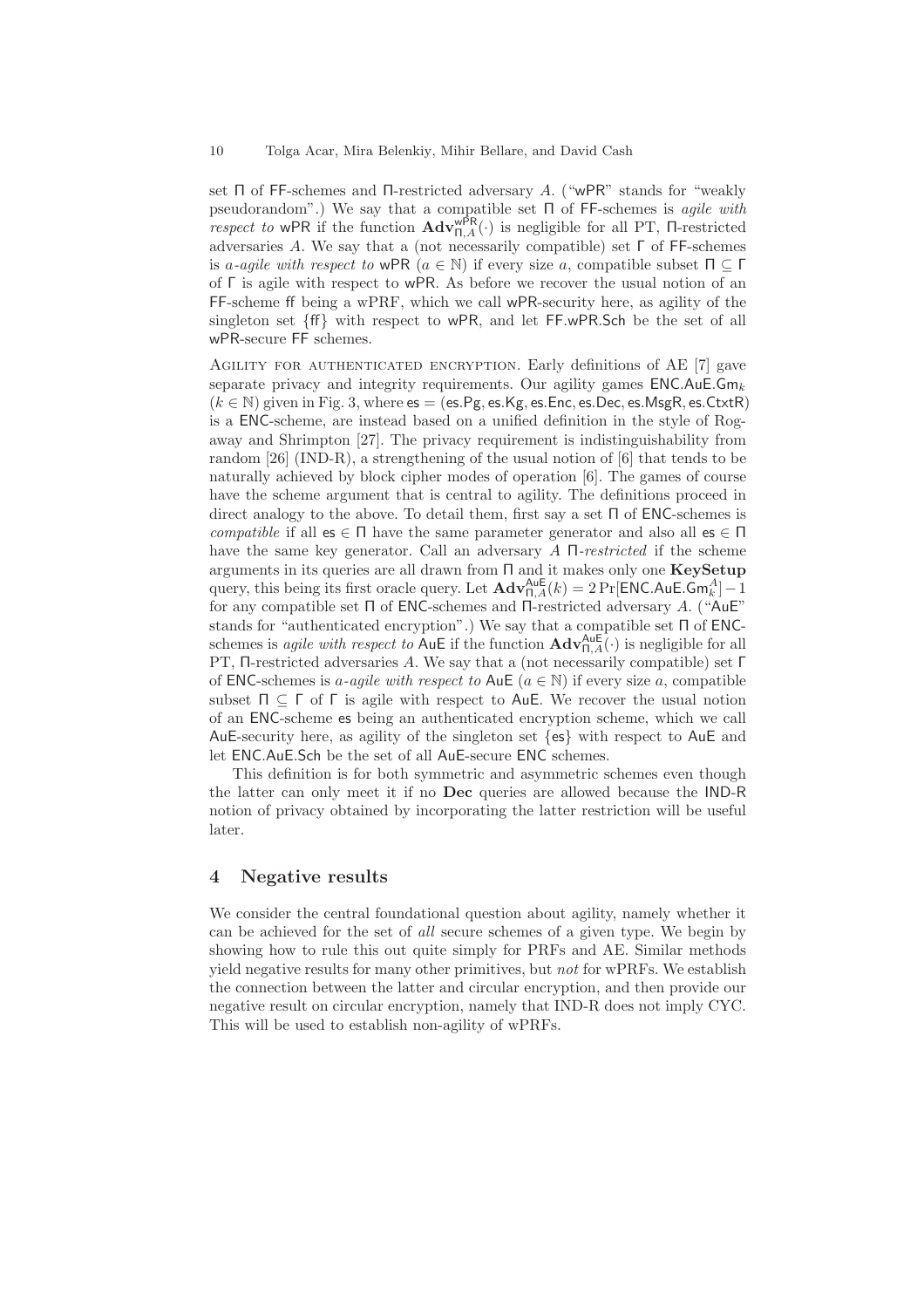proc KeySetup(es)  $pars \stackrel{\$}{\leftarrow} \textsf{es.Pg}(1^k)$ ;  $(ek, dk, pk) \stackrel{\$}{\leftarrow} \textsf{es.Kg}(pars)$  proc Dec(es, C)  $S \leftarrow \emptyset$ ;  $b \stackrel{\$}{\leftarrow} \{0,1\}$ Return (pars, pk) proc  $RoR$ (es,  $M$ ) If  $M \notin \mathsf{es.Msg}(pars)$  Then Return  $\perp$ If  $b = 1$  Then  $C \stackrel{\$}{\leftarrow}$  es. Enc $(pars, ek, M)$ Else  $C \overset{\$}{\leftarrow}$  es.Ctxts(*pars*)  $S \leftarrow S \cup \{(\mathsf{es}, C)\}$ Return C If (es,  $C$ )  $\in$  S Then Return  $\perp$ If  $b = 1$  Then  $M \leftarrow \text{es.Dec}(pars, dk, C)$ Else  $M \leftarrow \perp$ Return M proc Finalize $(b')$ Return  $(b'=b)$ 

Fig. 3. Game ENC.AuE.Gm<sub>k</sub> for  $k \in \mathbb{N}$ .

Non-agility of PRFs. PRF agility is important because PRFs model blockciphers, for which agility is important in practice, and also (cf. Section 5) because PRFs are "universal" with regard to providing agility in the sense that if a set of PRFs is agile we can use it to build a class of authenticated encryption schemes that is agile with respect to arbitrary substitution of the encryption. The following says the set FF.PR.Sch of all PRFs is not a-agile for  $a \geq 2$  under the minimal assumption that PRFs exist.

**Proposition 1.** Let  $a \geq 2$ . If the set FF.PR.Sch of all PR-secure FF-schemes is not empty then it is not a-agile with respect to PR.

*Proof (Proposition 1).* Let  $f \in FF$ . PR.Sch. We construct a PR-secure scheme  $\overline{f}$  such that the set  $\Pi = \{ff, \overline{ff}\}\$ is not 2-agile, meaning the two PRFs cannot securely use the same key. The Proposition follows.

For the construction, we assume points in the range of ff are bitstrings. This is wlog since they can always be encoded as such. The parameter generator, key generator and domain recognizer of  $\overline{f}$  are the same as those of ff. On input pars, K, x, the evaluator ff.f lets  $y \leftarrow$  ff.f(pars, K, x) and returns the bitwise complement  $\bar{y}$  of y. The new FF-scheme has range defined by  $\bar{f}$ . Rng(pars) =  $\{\overline{y} : y \in \text{ff.Rng}(pars) \}.$ 

It is easy to see that  $\overline{f}$  is PR-secure (meaning, is a PRF) assuming ff is. The interesting question is what happens when they share a key. Consider the  $\Pi$ -restricted adversary A that on input pars, begins with a  $KeySetup(ff)$  query. Then it lets  $x \stackrel{\$}{\leftarrow}$  ff. Dom $(pars)$  and lets  $y \leftarrow \text{Fn}(\text{ff}, x)$  and  $z \leftarrow \text{Fn}(\overline{\text{ff}}, x)$ . (Note the definition of a Π-restricted adversary required it to not repeat an oracle query. This condition is met because (ff, x)  $\neq$  ( $\overline{f}$ , x).) If  $z = \overline{y}$  it outputs 1, else 0.

We assume  $|f f R \log (pars)| \geq 2$ . This is wlog because there are standard ways to extend the range of a PRF. Now we claim that  $\mathbf{Adv}_{\Pi,A}^{\text{PR}}(\cdot) \ge 1/2$ , which shows that  $\Pi$  is not 2-agile as desired. We justify the claim as follows. If  $b = 1$ in game FF.PR.Gm<sub>k</sub> then  $z = \overline{y}$  and A returns 1. If  $b = 0$ , it returns 1 with the probability that  $z = \overline{y}$  when z is drawn at random from  $\overline{f}$ . Rng(*pars*) and y is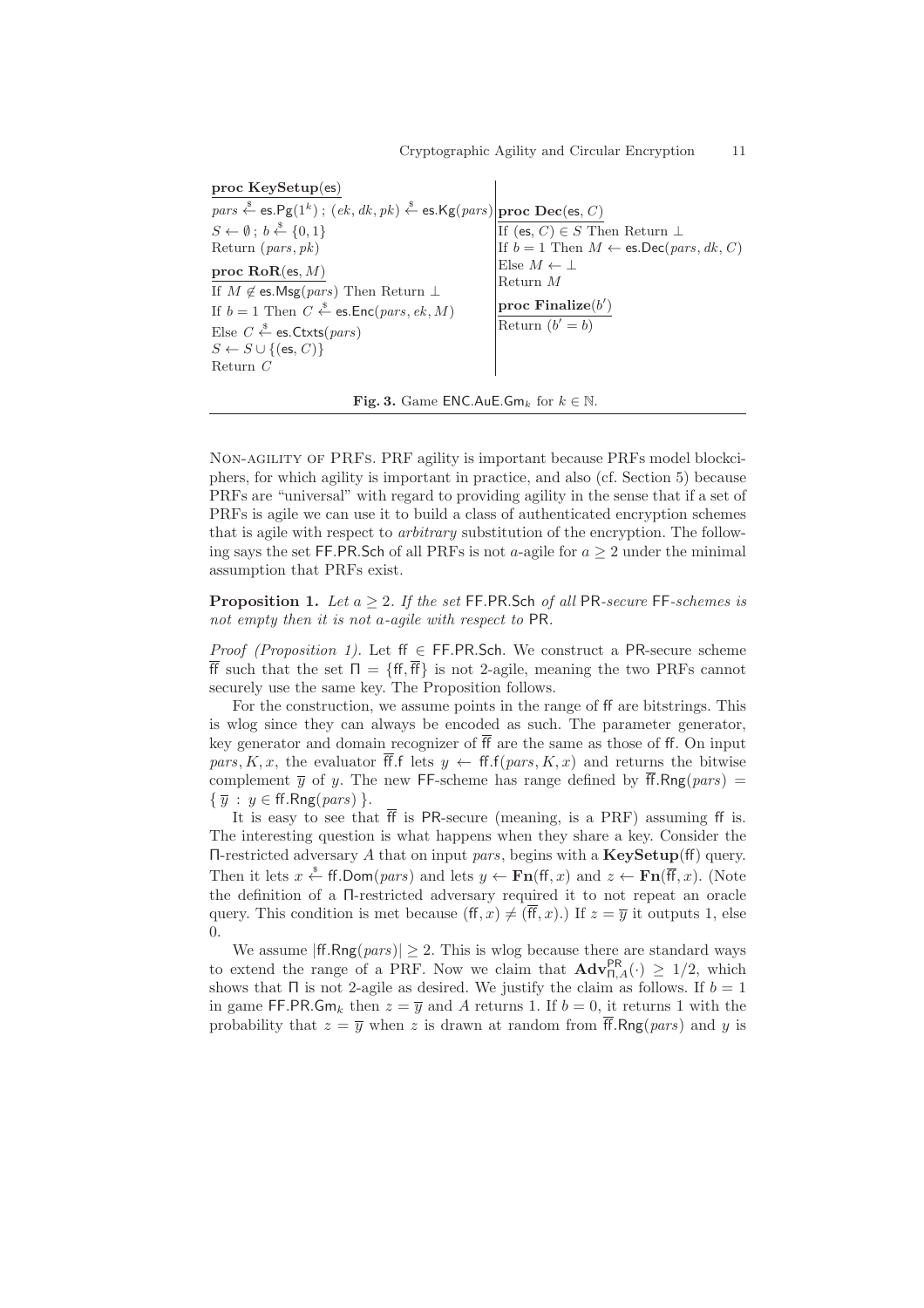drawn at random from ff.Rng(*pars*). But both sets ff.Rng(*pars*) and ff.Rng(*pars*) have size at least two, so the probability is at most  $1/2$ .  $\Box$ 

The above says the class FF.PR.Sch of all PRFs is not a-agile for  $a \geq 2$ . But it is still possible that some proper subsets  $\Gamma$  of FF.PR.Sch are a-agile for some  $a \geq 2$ . This is interesting for practice, where one may be interested in a certain specific and quite small collection of schemes, and is why we defined agility for subsets of FF.PR.Sch rather than merely for the whole.

Extensions. Similar ideas exclude agility for many other primitives. Let us illustrate by sketching a counterexample to show that  $ENC$ . AuE. Sch is not a-agile with respect to AuE for any  $a > 1$ . Given es  $\in$  ENC.AuE.Sch we construct  $\overline{es} \in$ ENC.AuE.Sch which given  $pars, K, M$  lets  $C \stackrel{\$}{\leftarrow} \text{es}(pars, K, M)$  and returns  $\overline{C}$ . We claim  $\{es, \overline{es}\}\$ is not agile. This is because an attacker can query  $\textbf{RoR}(\textbf{es}, M)$ to get back C and then query  $\mathsf{Dec}(\overline{\mathsf{es}}, \overline{C})$  to get back a message that will be M if the challenge bit b was 1 and is unlikely to be  $M$  otherwise. However, this type of approach does not work to prove non-agility of wPRFs because the inputs to the functions are not under adversary control. On the other hand, a proof that wPRFs are agile also seems out of reach of reduction-based techniques. We turn to resolving this.

Auxiliary definitions for encryption. We say that ENC-scheme es is IND-Rsecure if  $\mathbf{Adv}_{\{\mathsf{es}\},A}^{\mathsf{A}\mathsf{u}\mathsf{E}}(\cdot)$  is negligible for all PT,  $\{\mathsf{es}\}$ -restricted adversaries A that make no Dec queries. This strong version of privacy under CPA from [26] implies the standard IND-CPA and is achieved by blockcipher modes of operation like CTR and CBC [6].

Say es can encrypt its own keys if  $dk \in \text{es.Msg}(pars)$  for every  $(ek, dk, pk) \in$ [es.Kg(*pars*)], every  $pars \in [es.Pg(1^k)]$  and every  $k \in \mathbb{N}$ . For such an encryption scheme, let  $\text{Adv}_{\text{es},A}^{\text{CYC}}(k) = \Pr[\text{ENC}.\text{CYC}.\text{Gm}_{k}^{A}]$  where the game in question is shown in Fig. 4. Say es is CYC-secure if  $\mathbf{Adv}^{\mathsf{CYC}}_{\mathsf{es},A}(\cdot)$  is negligible for all PT A. This asks that es have pseudorandom ciphertexts under a weak type of circularencryption attack. The adversary is given access to samples, each of which is either a circular encryption of two keys or a pair of random strings, and is challenged to distinguish these two cases. Normal chosen-plaintext queries are not allowed, so CYC-security does not imply IND-CPA. Since our results are negative, this only strengthens them.

The definitions we have just given are for both the symmetric and asymmetric case. We will first be interested in the former.

Relating wPRF agility and encryption security. We show that if every pair of wPRFs is 2-agile, then every IND-R-secure symmetric ENC-scheme is CYC-secure. We say that an FF-scheme ff has bit-output if there is a polynomial  $r(k) \geq k$  such that ff. Rng(pars) =  $\{0,1\}^{r(k)}$  for all pars  $\in$  [ff. Pg(1<sup>k</sup>)] and all  $k \in \mathbb{N}$ .

Theorem 2. (wPRF-A  $\implies$  IND-is-CYC) Suppose the set FF.wPR.Sch of all wPR-secure FF-schemes is 2-agile with respect to wPR, and further that wPR-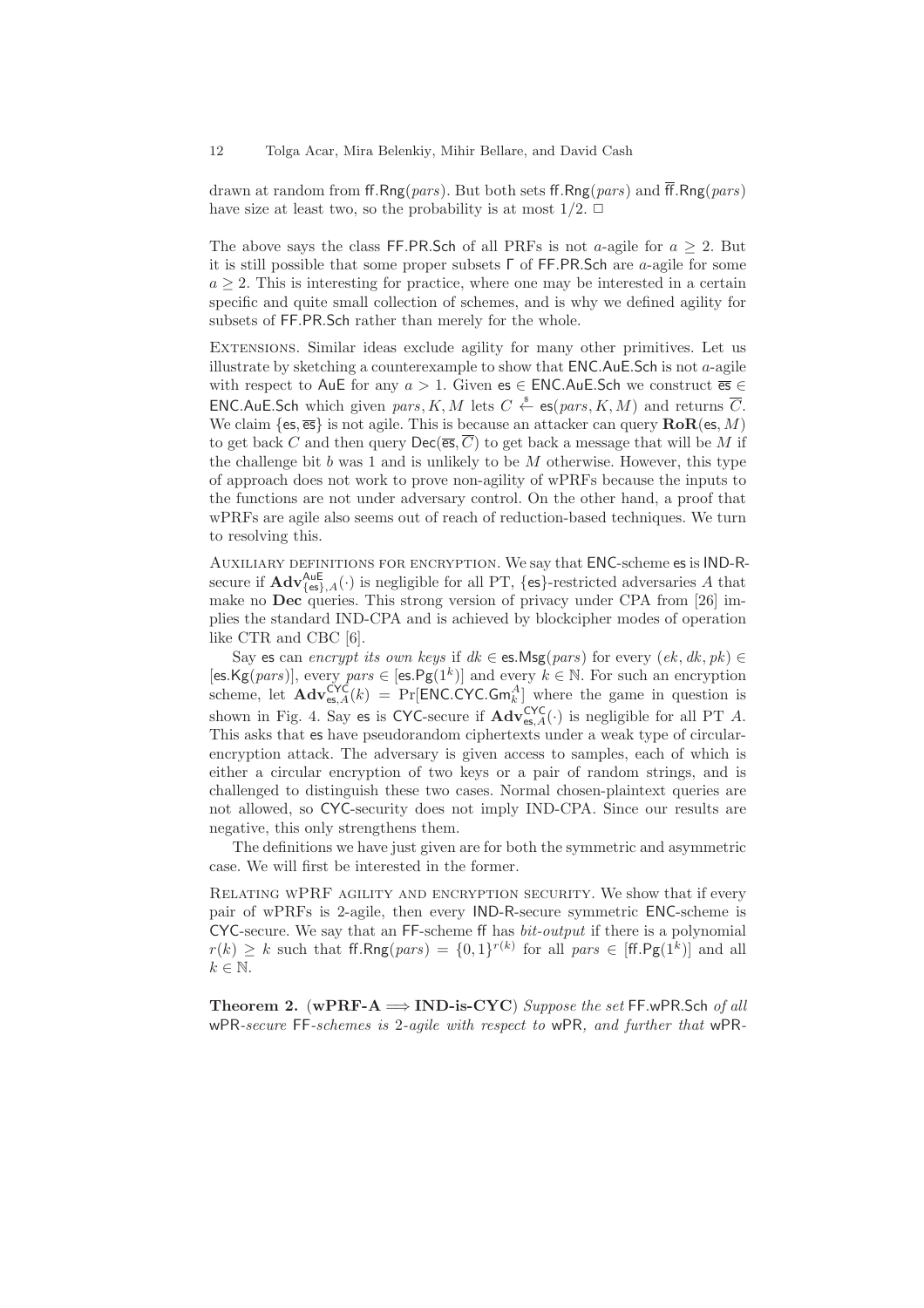proc Initialize  $pars \stackrel{\$}{\leftarrow} \textsf{es.Pg}(1^k) \; ; \; b \stackrel{\$}{\leftarrow} \{0,1\}$  $(ek_1, dk_1, pk_1) \overset{\$}{\leftarrow}$  es.Kg $(pars)$  $(ek_2, dk_2, pk_2) \overset{\$}{\leftarrow}$  es.Kg $(pars)$ Return  $(pars, pk_1, pk_2)$ proc Cyc() If  $b = 1$  then  $C_1 \overset{\$}{\leftarrow}$  es. Enc $(pars, ek_1, dk_2)$  $C_2 \overset{\$}{\leftarrow}$  es. Enc $(pars, ek_2, dk_1)$ Else  $C_1 \overset{\$}{\leftarrow}$  es.Ctxts(*pars*)  $C_2 \overset{\$}{\leftarrow}$  es.Ctxts(*pars*) Return  $(C_1, C_2)$ proc Finalize $(b')$ Return  $(b'=b)$ **Algorithm**  $\mathsf{ff}_i.\mathsf{Pg}(1^k)$   $\#\ i = 1, 2$  $\textit{fpars} \overset{\$}{\leftarrow} \textsf{ff.Pg}(1^k) \ ; \ \textit{epars} \overset{\$}{\leftarrow} \textsf{es.Pg}(1^k)$ Return  $pars \leftarrow (fpars, e pars)$ Algorithm ff<sub>i</sub>.Kg((*fpars*, *epars*))  $\qquad$  // *i* = 1, 2  $L \overset{\$}{\leftarrow}$  ff.Kg(*fpars*)  $(K_1, K_1, \perp) \overset{\$}{\leftarrow}$  es.Kg $\left(\text{eparse}\right)$  $(K_2, K_2, \perp) \overset{\$}{\leftarrow}$  es.Kg $\left(\text{eparse}\right)$ Return  $(L, K_1, K_2)$ Algorithm ff<sub>1</sub>.f((fpars, epars),  $(L, K_1, K_2), x$ )  $r \leftarrow \text{ff.f}(fpars, L, x); y \leftarrow \text{es}.\text{Enc}(epars, K_1, K_2; r)$ Return y Algorithm ff<sub>2</sub>.f((fpars, epars),  $(L, K_1, K_2), x$ )  $r \leftarrow \text{ff.f}(fpars, L, x)$ ;  $y \leftarrow \text{es.Enc}(epars, K_2, K_1; r)$ Return y

**Fig. 4.** Game ENC.CYC.Gm<sub>k</sub> on the right, for  $k \in \mathbb{N}$ . On the right, algorithms for  $FF$ -schemes  $ff_1, ff_2$  of the proof of Theorem 2.

secure FF-schemes with bit-output exist. Then every IND-R-secure symmetric encryption scheme that can encrypt its own keys is also CYC-secure.

To prove this, we start with an IND-R-secure symmetric ENC-scheme es and then build a pair of wPRFs. Assuming wPRFs are 2-agile, this pair is 2-agile as a special case. We will then prove CYC-security of es based on the 2-agility of the wPRF pair.

Accordingly, let  $es = (es.Pg, es.Kg, esEnc, es.Dec, Enc.MsgR, Enc.CtxtR) be a$ symmetric ENC-scheme, and let  $r(\cdot)$  be the number of coins used by es. Enc. Let  $f f = (ff.Pg. ff.Kg, ff.f, ff.DomR, ff.RngR)$  be a FF-scheme such that  $ff.Rng(pars)$  =  $\{0,1\}^{r(k)}$  for all pars  $\in$  [ff.Pg(1<sup>k</sup>)] and all  $k \in \mathbb{N}$ . That an FF-scheme with such range exists follows from the assumption that FF-schemes with bit-output exist, for we can reduce output size by truncation or increase it by application of a PRG.

For  $i = 1,2$  we now define FF-scheme  $\mathsf{ff}_i = (\mathsf{ff}_i.\mathsf{Pg},\mathsf{ff}_i.\mathsf{Kg},\mathsf{ff}_i.\mathsf{f},\mathsf{ff}_i.\mathsf{DomR},$  $\mathsf{ff}_i$ . RngR). The parameter, key-generation and evaluator algorithms are in Fig. 4. Since es is symmetric, we are assuming wlog that the encryption and decryption keys are the same, so that output of the j-th execution of  $es.Kg(expars)$  in the code of  $\mathsf{ff}_i.\mathsf{Kg}((\mathit{fpars},\mathit{epars}))$  has the form  $(K_j,K_j,\perp)$   $(j=1,2)$ . The FFschemes  $\mathsf{ff}_1$  and  $\mathsf{ff}_2$  are identical except for how their evaluators compute the output value y, where the roles of  $K_1$  and  $K_2$  are reversed. We let  $ff_1$ . DomR =  $\text{ff}_2$ .DomR = ff.DomR, and  $\text{ff}_1$ .RngR =  $\text{ff}_2$ .RngR = es.CtxtR. Since  $\text{ff}_1$ ,  $\text{ff}_2$  have the same parameter and key-generation algorithms,  $\{ff_1, ff_2\}$  is compatible. The following says that each of  $ff_1$  and  $ff_2$ , taken individually, is wPR-secure.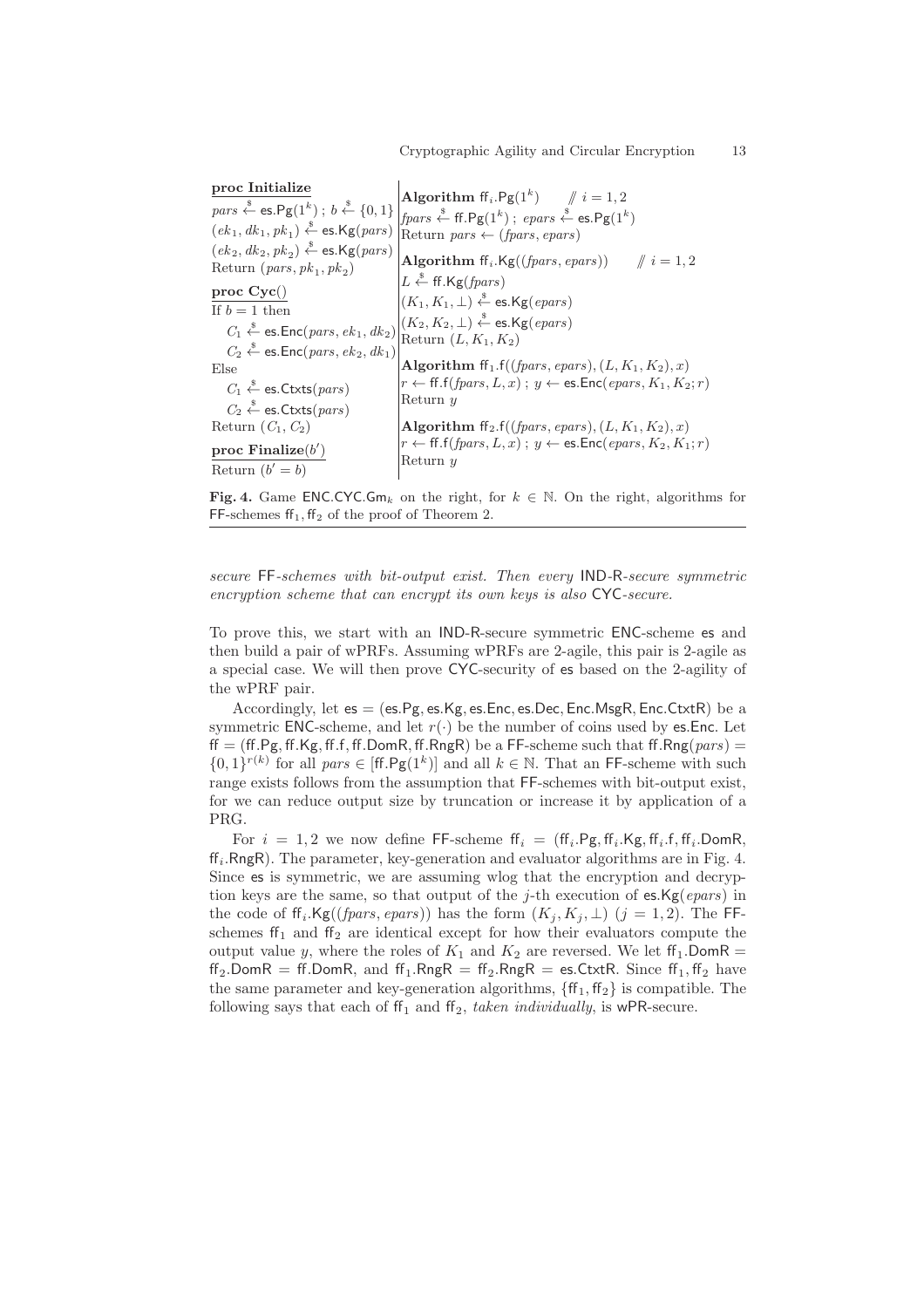#### proc Initialize

 $(p, \mathbb{G}_1, \mathbb{G}_2, \mathbb{G}_T, \mathbf{e}, g_1, g_2) \stackrel{\$}{\leftarrow} \mathsf{GS}(1^k) ; x_1, x_2, y_1, y_2, z_1, z_2 \stackrel{\$}{\leftarrow} \mathbb{Z}_p ; b \stackrel{\$}{\leftarrow} \{0, 1\}$ If  $(b = 1)$  then  $(X_1, Y_1, Z_1, X_2, Y_2, Z_2) \leftarrow (g_1^{x_1}, g_1^{y_1}, g_1^{x_1y_2}, g_2^{x_2}, g_2^{y_2}, g_2^{x_2y_2})$ Else  $(X_1, Y_1, Z_1, X_2, Y_2, Z_2) \leftarrow (g_1^{x_1}, g_1^{y_1}, g_1^{z_1}, g_2^{x_2}, g_2^{y_2}, g_2^{z_2})$ Return  $((p, \mathbb{G}_1, \mathbb{G}_2, \mathbb{G}_T, \mathbf{e}, g_1, g_2), X_1, Y_1, Z_1, X_2, Y_2, Z_2)$ 

proc Finalize $(b')$ 

Return  $(b' = b)$ 

Fig. 5. Game  $SXDH_{GS,k}$ , for  $k \in \mathbb{N}$ , used to define the hardness of the SXDH problem in group scheme GS.

Lemma 3. Suppose symmetric ENC-scheme es is IND-R-secure and FF-scheme ff is wPR-secure. Let  $ff_1, ff_2$  be constructed from them as described above. Then  $ff_1$  and  $ff_2$  are both wPR-secure.

The proof is in [1]. The next lemma says that if  $\{ff_1, ff_2\}$  is agile with respect to wPR, then es is CYC-secure.

**Lemma 4.** Suppose  $ff_1, ff_2$  are constructed as described above from symmetric  $ENC\text{-}scheme$  es and wPR-secure FF-scheme ff. Suppose  $\{ff_1, ff_2\}$  is agile with respect to wPR. Then es is CYC-secure.

Theorem 2 follows from these two lemmas. The proof of Lemma 4 is in [1].

The SXDH assumption. Our counterexample encryption scheme that is IND-Rsecure but not CYC-secure relies on the SXDH assumption [3] which we now formalize. A *group scheme* is a PT algorithm GS that on input  $1^k$  outputs  $(p, \mathbb{G}_1, \mathbb{G}_2, \mathbb{G}_T, \mathbf{e}, q_1, q_2)$ , where p is a k-bit prime,  $\mathbb{G}_1, \mathbb{G}_2, \mathbb{G}_T$  are descriptions of groups of order p, e:  $\mathbb{G}_1 \times \mathbb{G}_2 \to \mathbb{G}_T$  is a non-degenerate bilinear map, and  $g_i$  is a generator for  $G_i$ ,  $i = 1, 2$ . We assume that one can recognize and multiply elements of the groups involved as well evaluate  $e(\cdot, \cdot)$  in time polynomial in k. The Symmetric External Diffie-Hellman (SXDH) assumption [3] is that the Decisional Diffie-Hellman problem is hard in both  $G_1$  and  $G_2$ . Formally, let  $\mathbf{Adv}_{\mathsf{GS},A}^{\mathsf{X}\mathsf{D}\mathsf{H}}(k) = 2 \Pr[\mathsf{S}\mathsf{X}\mathsf{D}\mathsf{H}_{\mathsf{GS},k}^{\mathsf{A}}] - 1$  where the game is in Fig. 5. The SXDH problem is said to be hard for  $GS$  if  $\text{Adv}_{GS,A}^{\text{SXDH}}(\cdot)$  is negligible for every PT A. We also assume that a group scheme comes equipped with a PT "key derivation function" H that, for  $i = 1, 2$ , takes input  $pars = (p, \mathbb{G}_1, \mathbb{G}_2, \mathbb{G}_T, \mathbf{e}, g_1, g_2)$ together with i and  $Z \in \mathbb{G}_i$ , and returns a point  $H(pars, i, Z) \in \mathbb{Z}_p$ . The only requirement we place on H is that for all  $pars \in [GS(1^k)]$  and both  $i = 1, 2$ , if Z is uniformly distributed over  $\mathbb{G}_i$ , then  $H(pars, i, Z)$  is uniformly distributed over  $\mathbb{Z}_p$ . This requirement can be relaxed to allow a negligible deviation from uniform.

IND-R-but-not-IND-CYC encryption schemes. The following says that if SXDH is true then we can build counterexample encryption schemes, both symmetric and asymmetric, which are IND-R-secure (and hence IND-CPA-secure) but are not CYC-secure.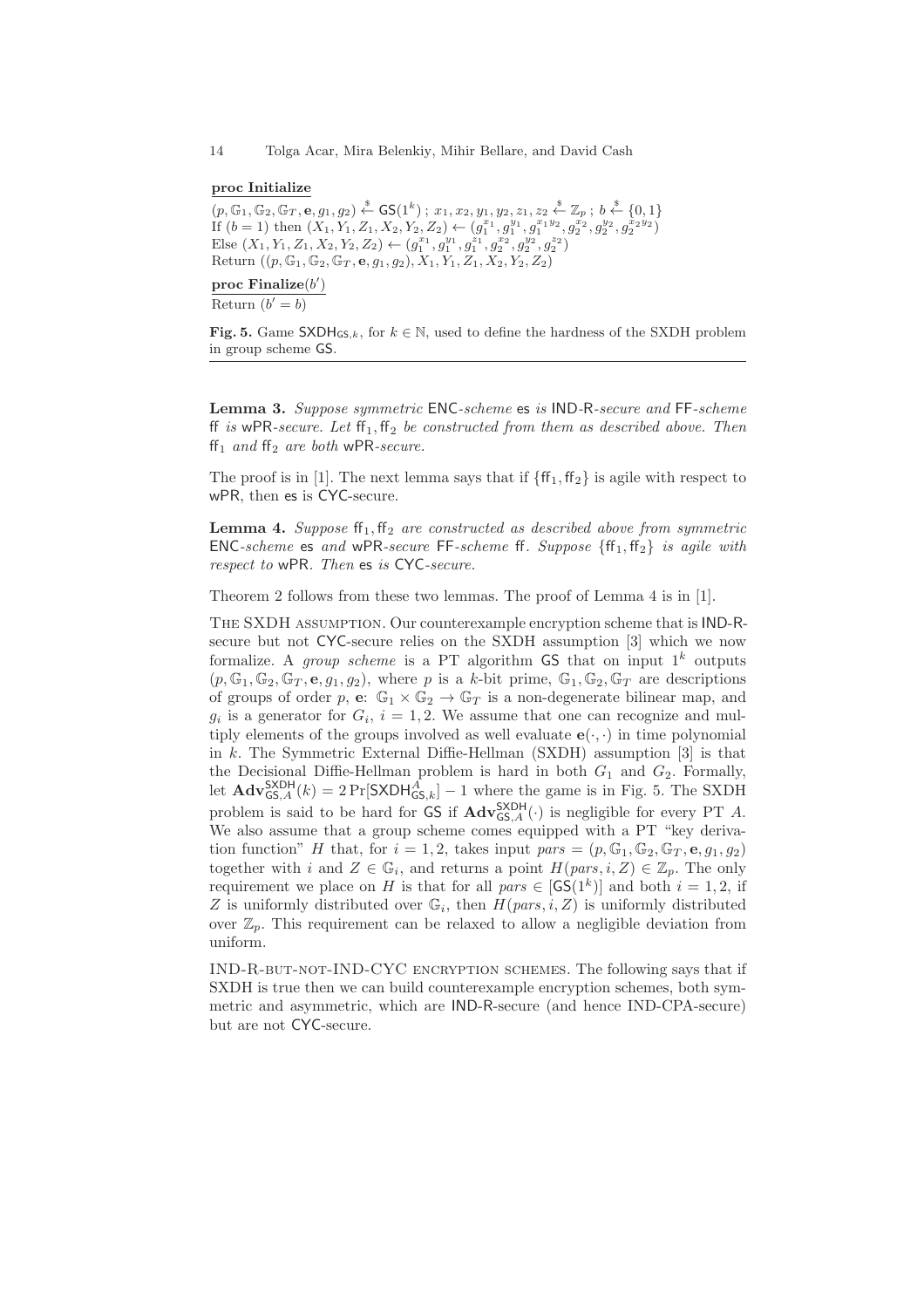Algorithm  $es_j.Pg(1^k)$   $\iiint_j j = 1, 2$  Algorithm  $es_j.Fnc(pars, ek, (m_1, m_2))$   $\iiint_j j = 1, 2$  $(p, \mathbb{G}_1, \mathbb{G}_2, \mathbb{G}_T, \mathbf{e}, g_1, g_2) \overset{\$}{\leftarrow} \mathsf{GS}(1^k)$  $pars \leftarrow (p, \mathbb{G}_1, \mathbb{G}_2, \mathbb{G}_T, \mathbf{e}, g_1, g_2)$ Return pars Algorithm  $es_1.Kg(pars)$  $x_1, x_2 \overset{\hspace{0.1em}\mathsf{\scriptscriptstyle\$}}{\leftarrow} \mathbb{Z}_p^*$  $X_1 \leftarrow g_1^{x_1}; X_2 \leftarrow g_2^{x_2}$  $dk \leftarrow (x_1, x_2); \, ek \leftarrow (X_1, X_2)$ Return  $(ek, dk, \perp)$ Algorithm  $es_2.Kg(pars)$  $x_1, x_2 \overset{\hspace{0.1em}\mathsf{\scriptscriptstyle\$}}{\leftarrow} \mathbb{Z}_p^*$  $X_1 \leftarrow g_1^{x_1}; X_2 \leftarrow g_2^{x_2}$  $dk \leftarrow (x_1, x_2); \; ek \leftarrow (X_1, X_2)$ Return  $(ek, dk, ek)$  $(X_1, X_2) \leftarrow ek$ ;  $y_1, y_2, u_1, u_2 \stackrel{\$}{\leftarrow} \mathbb{Z}_p$  $Y_1 \leftarrow g_1^{y_1}; U_1 \leftarrow g_1^{u_1}; Z_1 \leftarrow X_1^{y_1}; T_1 \leftarrow X_1^{u_1/m_2}$  $Y_2 \leftarrow g_2^{y_2}; U_2 \leftarrow g_2^{u_2}; Z_2 \leftarrow X_2^{y_2}; T_2 \leftarrow X_2^{u_2/m_1}$  $c_1 \leftarrow m_1 + H(pars, 1, Z_1)$  $c_2 \leftarrow m_2 + H(pars, 2, Z_2)$  $C \leftarrow (Y_1, U_1, \tilde{T}_1, Y_2, U_2, \tilde{T}_2, c_1, c_2)$ Return C Algorithm es<sub>j</sub>.Dec(*pars*, dk, C)  $\# j = 1, 2$  $(Y_1, U_1, T_1, Y_2, U_2, T_2, c_1, c_2) \leftarrow C$  $(x_1, x_2) \leftarrow dk$  $m_1 \leftarrow c_1 - H(pars, 1, Y_1^{x_1})$  $m_2 \leftarrow c_2 - H(pars, 2, Y_2^{x_2})$ Return  $(m_1, m_2)$ 

Fig. 6. ENC-scheme es<sub>1</sub> is symmetric and es<sub>2</sub> is asymmetric. For  $j = 1, 2$  the message space is  $\mathsf{es}_j.\mathsf{Msg}(pars) = \mathbb{Z}_p^* \times \mathbb{Z}_p^*$  and the ciphertext space is  $\mathsf{es}_j.\mathsf{Ctxts}(pars) = \mathbb{G}_1^3 \times$  $\mathbb{G}_2^3\times\mathbb{Z}_p^2$ .

**Theorem 5.** (SXDH  $\implies$  NOT IND-is-CYC) *Suppose there exists a group* scheme in which the SXDH problem is hard. There there exist symmetric and asymmetric ENC-schemes which are IND-R-secure but not CYC-secure.

To prove this, let GS be a group scheme for which SXDH is hard. For  $j \in$  $\{1, 2\}$ , Fig. 6 associates to GS the ENC-scheme  $es_i = (es_i \cdot Pg, es_j \cdot Kg, es_j \cdot Enc,$  $es_i$ .Dec, es<sub>i</sub>.MsgR, es<sub>i</sub>.CtxtR). ENC-scheme es<sub>1</sub> is symmetric and ENC-scheme es<sub>2</sub> is asymmetric. Notice both schemes can encrypt their own keys. (That is, the decryption keys are in the message space.) As described the schemes do not use coins that are bitstrings of some length  $r(\cdot)$  depending only on the security parameter as our definition requires, but they may be easily modified to do this while retaining the attributes given by the Lemmas below. The following says that both schemes are IND-R-secure (and hence IND-CPA secure) assuming SXDH.

**Lemma 6.** Let  $es_1$ ,  $es_2$  be the ENC-schemes associated to group scheme GS via Fig. 6. Suppose the SXDH problem is hard in  $\mathsf{GS}$ . Then  $\mathsf{es}_1$ ,  $\mathsf{es}_2$  are IND-R-secure.

The proof is in [1]. Now we show, however, that the schemes are not circular secure.

**Lemma 7.** Let  $es_1, es_2$  be the ENC-schemes associated to group scheme GS via Fig. 6. Then  $es_1, es_2$  are not CYC-secure.

*Proof.* We describe a PT adversary A such that  $\mathbf{Adv}_{\mathbf{es}_j,A}^{\mathbf{CYC}}(k) \geq 1-2^{-k+1}$  for both  $j = 1, 2$ . The adversary ignores its input public key pk and hence works against both the symmetric and asymmetric versions of the scheme.  $A(pk)$  issues a single query to Cyc and receives a pair  $(C_1, C_2)$  whose component ciphertexts it parses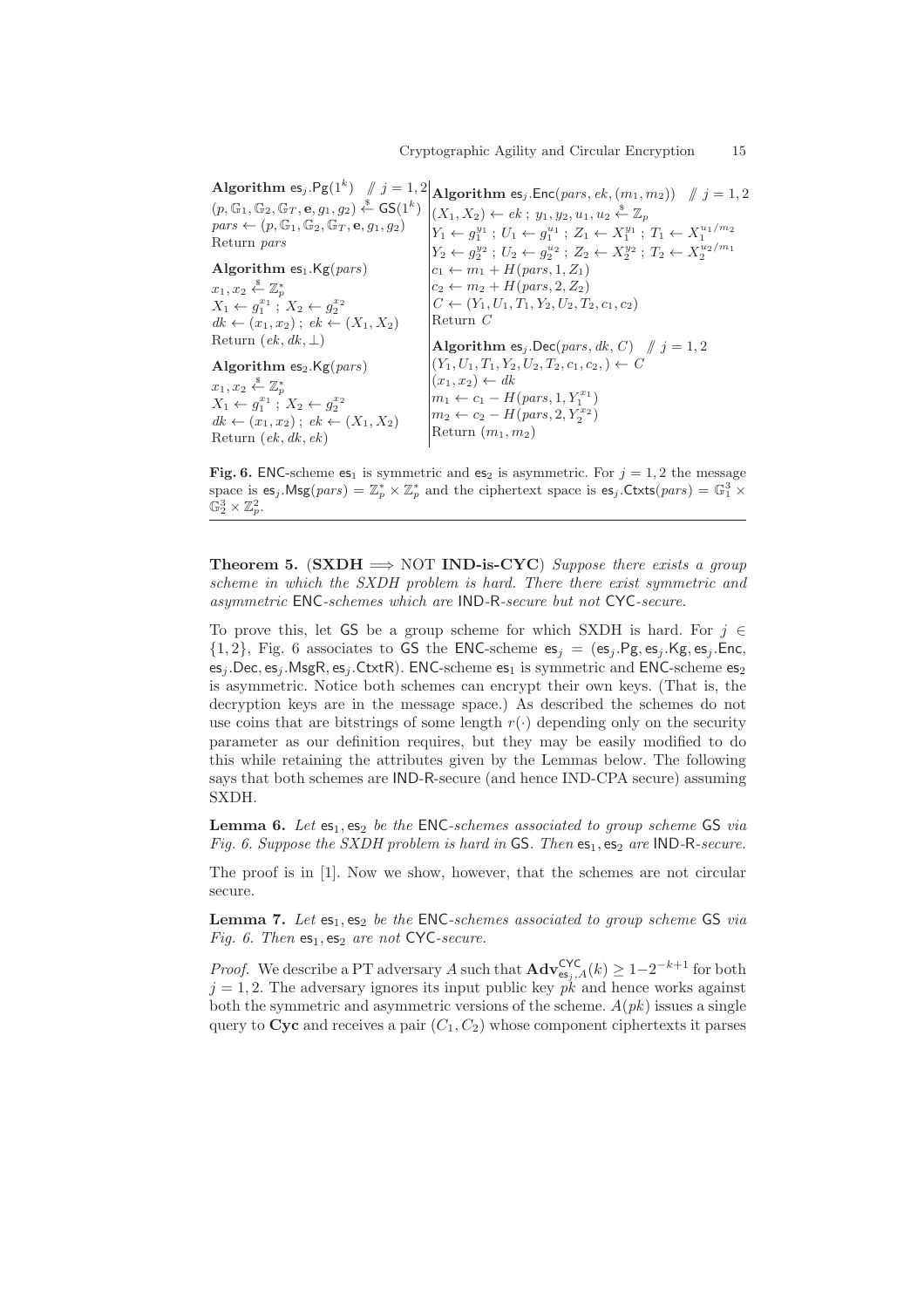as  $(Y_1, U_1, T_1, Y_2, U_2, T_2, c_1, c_2) \leftarrow C_1$  and  $(\hat{Y}_1, \hat{U}_1, \hat{T}_1, \hat{Y}_2, \hat{U}_2, \hat{T}_2, \hat{c}_1, \hat{c}_2) \leftarrow C_2$ . returns 1 if  $e(U_1, \hat{U}_2) = e(T_1, \hat{T}_2)$  and 0 otherwise. For the analysis, let  $dk_1 =$  $(x_1, x_2)$  and  $dk_2 = (\hat{x}_1, \hat{x}_2)$  be the decryption keys chosen in the game. If  $b = 1$ , then

$$
\mathbf{e}(T_1, \hat{T}_2) = \mathbf{e}(X_1^{u_1/\hat{x}_2}, \hat{X}_2^{\hat{u}_2/x_1}) = \mathbf{e}(U_1^{x_1/\hat{x}_2}, \hat{U}_2^{\hat{x}_2/x_1}) = \mathbf{e}(U_1, \hat{U}_2),
$$

so A outputs 1. If  $b = 0$ , then the ciphertexts were sampled at random from  $\mathbb{G}_1^3 \times \mathbb{G}_2^3 \times \mathbb{Z}_p^2$ , so  $e(T_1, \hat{T}_2)$  and  $e(U_1, U_2)$  are uniformly random and independent elements of  $\mathbb{G}_T$ , and thus A returns 1 with probability  $1/p$ .

Theorem 5 follows from these two lemmas.

Non-agility of wPRFs. We can now combine Theorems 2 and 5 to rule out agility of wPRFs:

**Theorem 8.** Let  $a \geq 2$ . Suppose there exists a group scheme in which the SXDH problem is hard and further that wPR-secure FF-schemes with bit-output exist. Then the set FF.wPR.Sch of all wPR-secure FF-schemes is not a-agile.

An explicit example of a pair  $\{ff_1, ff_2\}$  of wPR-secure FF-schemes that is not 2-agile can be obtained by combining the proofs of the two theorems. However, it turns out we can give a simpler example by directly using the techniques behind the proof of Theorem 5, constructing  $ff_1, ff_2$  as follows. For  $j \in \{1,2\}$ let  $\text{ff}_j.\text{Pg}(1^k)$  return  $pars = (p, \mathbb{G}_1, \mathbb{G}_2, \mathbb{G}_T, \mathbf{e}, g_1, g_2) \overset{\hspace{0.1em}\mathsf{\scriptscriptstyle\$}}{\leftarrow} \textsf{GS}(1^k)$ , let  $\text{ff}_j.\text{Kg}(pars)$ return  $x \stackrel{\hspace{0.1em}\mathsf{\scriptscriptstyle\$}}{\leftarrow} \mathbb{Z}_p^*$ , let  $\mathsf{ff}_j$ . Dom $(\mathit{pars}) = \mathbb{Z}_p$  and  $\mathsf{ff}_j$ . Rng $(\mathit{pars}) = \mathbb{G}_j^2$ . For an input  $y \in$  $\mathbb{Z}_p$ , let ff<sub>1</sub>.f(*pars*, *x*, *y*) =  $(g_1^y, g_1^{y/x})$  and ff<sub>2</sub>.f(*pars*, *x*, *y*) =  $(g_2^y, g_2^{xy})$ . Individually,  $\widehat{ff_1}$  and  $\widehat{ff_2}$  can be proven to be secure wPRFs under appropriate and relatively standard assumptions. But if the same key  $x$  is simultaneously used for both function families, an obvious distinguishing attack in the same spirit as the one above against  $\{es_1, es_2\}$  gives an adversary high advantage.

One might ask what is the value of Theorem 2 given this direct counterexample. First, we believe Theorem 2 is interesting in its own right as a connection between seemingly unrelated primitives. Also, if there are no group schemes in which SXDH is hard, Theorem 2, which is unconditional, still stands, and could lead to either positive or negative results depending on the veracity of the underlying conjectures. Notice that if wPRFs are shown agile, our results not only imply that all IND-R-secure encryption schemes are CYC-secure but also that there are no group schemes where SXDH is true.

Separating semantic and circular security of PKE. The public-key case of Theorem 5 resolves the following question posed by Boneh, Halevi, Hamburg and Ostrovsky [11]: does there exist an IND-CPA-secure public-key encryption that becomes insecure when a 2-cycle is published? (Our  $es_2$ , being IND-R-secure, is of course IND-CPA-secure. Two-cycle security as per [11], was, however, a weaker requirement than ours, being of an IND-CPA flavor rather than our IND-R flavor. But it is not hard to show that our  $\epsilon_2$  fails this cyclicity notion as well.)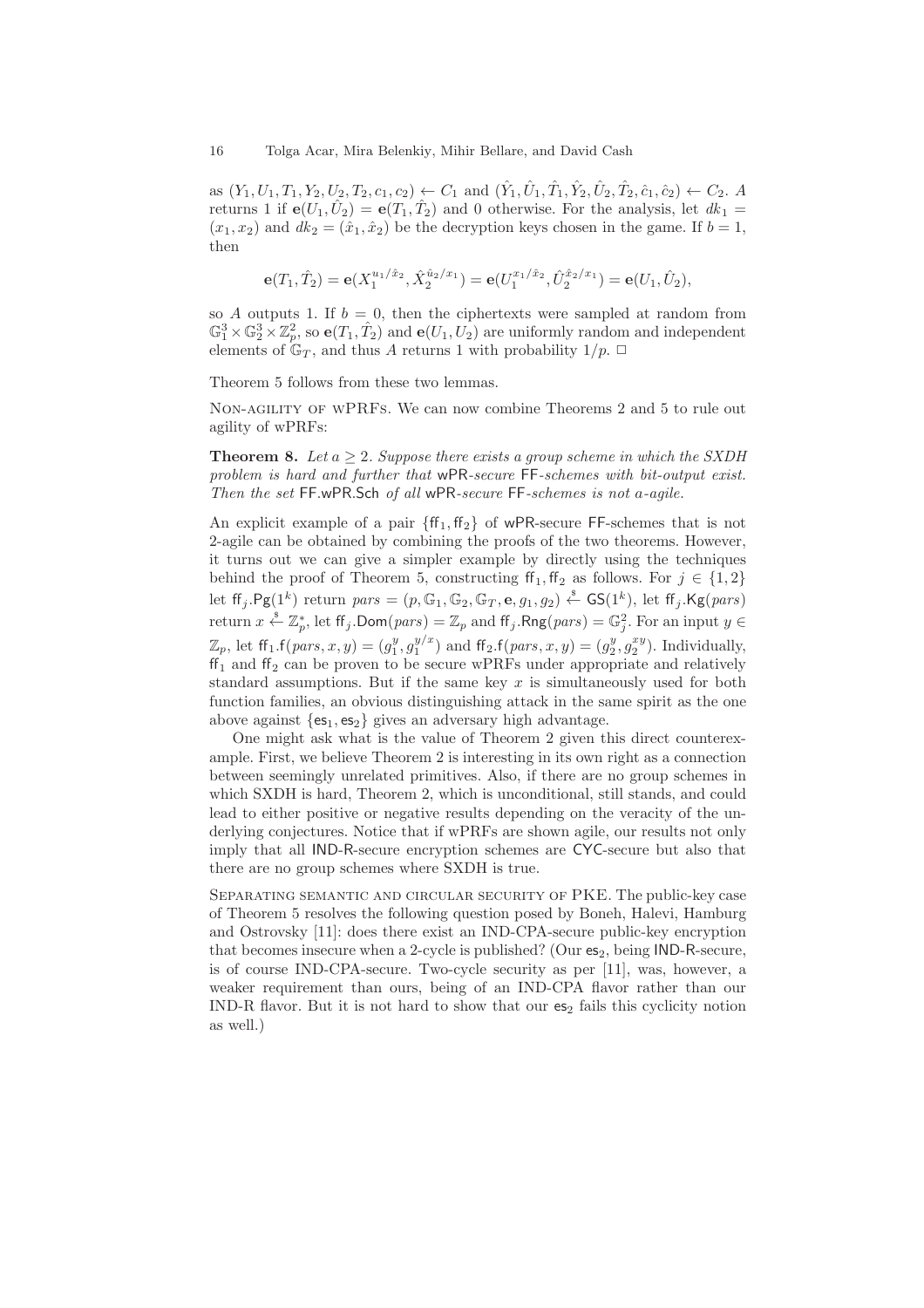Let us review the status of this question. As noted by Goldwasser and Micali [14], it is not hard to see that semantic security does not guarantee that it is safe to encrypt a secret key under its corresponding public key. That is, one can give a scheme that is semantically-secure but is no longer secure when the adversary is given an encryption of the secret key. A natural question is if it is safe to encrypt larger cycles. Backes et al. [5] showed it is not safe for stateful symmetric encryption, but an adversary could only break circular-security when given access to encryptions of each key under its initial state. Boneh et al. [11] gave a simple public-key scheme that was one-way secure during a chosen-plaintext attack but not one-way after a circular encryption was published. Neither of the techniques in these works seemed to generalize to resolve the question for semantic-versus-circular security of public-key encryption, which was particularly relevant given recent effort towards constructing circular-secure public-key schemes.

#### 5 Positive results

The above may make us pessimistic about achieving agility but there is good news as well. First, certain primitives are agile. Second, there are steps we can take to get strong agility in practice for primitives like AE. The idea is to not use the key directly with AE but instead use a subkey derived based on the description of the AE scheme. The latter brings out the key role of PRFs and wPRFs in agility. Let us expand on these items.

Agile primitives. Collision-resistant hash functions, formalized as keyed families, are agile. IND-CPA secure public-key encryption schemes are agile. (But not IND-CCA-secure public-key encryption schemes, and not IND-CPA symmetric encryption schemes!) In both cases the reason is simple, namely that one only needs access to public information (the hashing key or public encryption key) to simulate an adversary.

PRF-BASED AGILITY FOR AE. The existence and continued appearence of new AE schemes makes the agility of AE important. We have seen that we can't get agility for all AE schemes. Arguably, in practice, however, it may be enough to get it for a subset of them, such as CCM, OCB, CWC, GCM, EAX. However, the designs are sufficiently related that we suspect even this small set is in fact not agile! (That is, using the same key for all of them at the same time is insecure.)

We now show how to circumvent these difficulties and achieve AE agility, not only for the above schemes, but for all AE schemes, by using the schemes not directly but inside a construction. The requirement is a PRF that is either fixed or itself drawn from a small, agile space. This requirement is not too onerous because there are more proposals and choices for higher level primitives like AE than for the blockciphers that instantiate PRFs in practice. (Typically, one just uses AES.)

For our construction and analysis that follows now, we introduce some notation to ensure that the components we are using "fit together." Let  $\ell(\cdot)$  be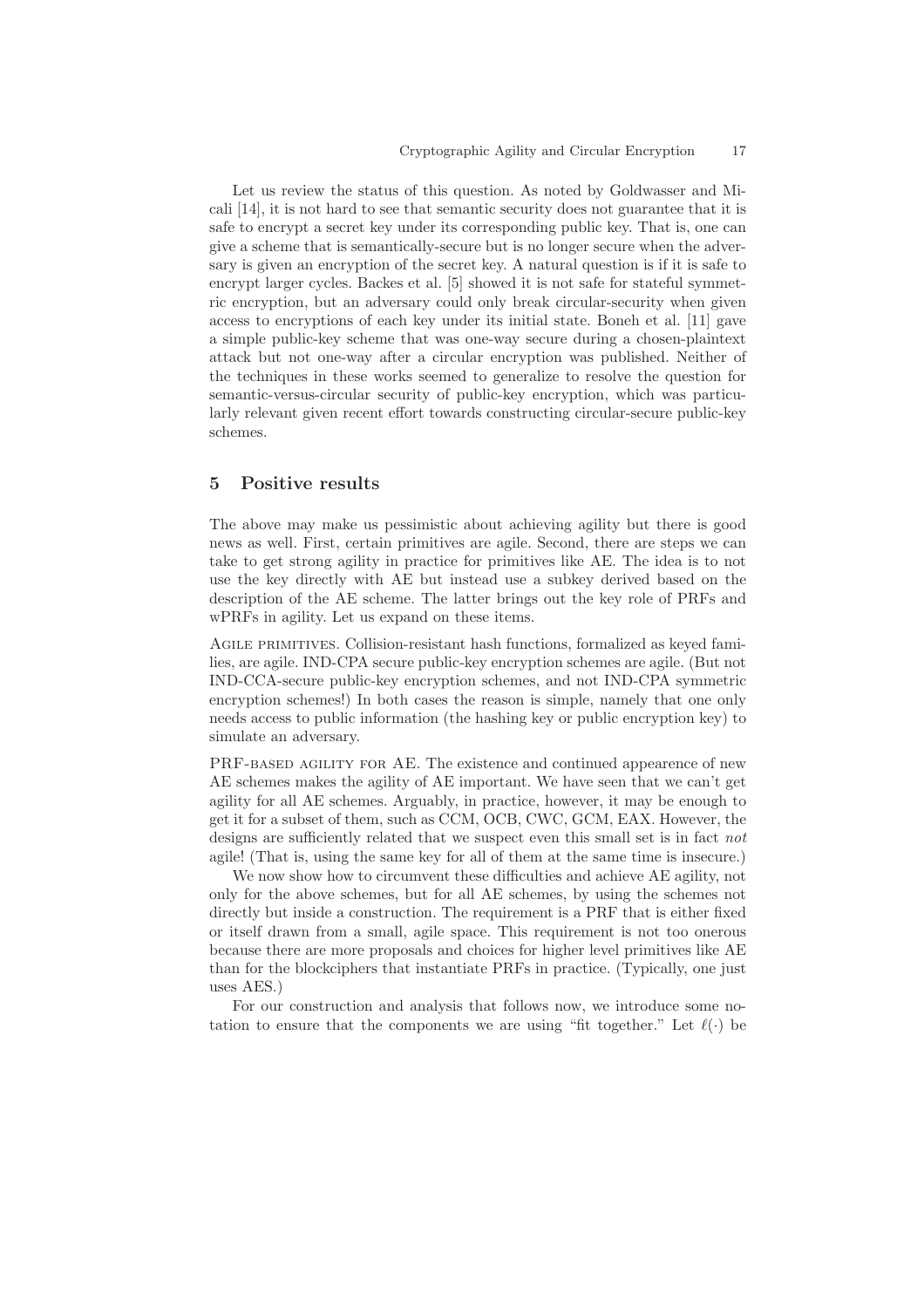|                                                                                                                                                                               | Algorithm $es_{ff}$ . Enc $((\text{fpars}, \text{epars}), K, M)$                                         |
|-------------------------------------------------------------------------------------------------------------------------------------------------------------------------------|----------------------------------------------------------------------------------------------------------|
| Algorithm $es_{ff}$ . $Pg(1^k)$                                                                                                                                               | $ K_{\text{es}} \leftarrow \text{ff.f}(fpars, K, \langle \text{es} \rangle)$                             |
| fpars $\stackrel{\$}{\leftarrow}$ ff.Pg(1 <sup>k</sup> ); epars $\stackrel{\$}{\leftarrow}$ es.Pg(1 <sup>k</sup> ) $ C \stackrel{\$}{\leftarrow}$ es.Enc(epars, $K_{es}$ , M) |                                                                                                          |
| Return (fpars, epars)                                                                                                                                                         | Return $C$                                                                                               |
| Algorithm $es_{ff}$ .Kg(( <i>fpars</i> , <i>epars</i> ))                                                                                                                      | Algorithm $esff$ .Dec((fpars, epars), K, C)                                                              |
| $K \overset{\hspace{0.1em}\mathsf{\scriptscriptstyle\$}}{\leftarrow}$ ff. Kg( <i>fpars</i> )                                                                                  | $ K_{\text{es}} \leftarrow \text{ff.f}(fpars, K, \langle \text{es} \rangle)$                             |
| Return $(K, K, \perp)$                                                                                                                                                        | $M \leftarrow \text{es.Dec}(epars, K_{\text{es}}, C)$                                                    |
|                                                                                                                                                                               | Return $M$                                                                                               |
|                                                                                                                                                                               | <b>Fig. 7.</b> The symmetric <b>ENC</b> -scheme scheme $esff$ associated to symmetric <b>ENC</b> -scheme |

es and FF-scheme ff.

a polynomial. Let FF.PR.Sch $[\ell]$  be the set of all ff  $\in$  FF.PR.Sch such that ff.Dom(pars) = {0,1}<sup>\*</sup> and ff.Rng(pars) = {0,1}<sup> $\ell(k)$ </sup> for all pars  $\in$  [FF.Pg(1<sup>k</sup>)] and all  $k \in \mathbb{N}$ . Let  $ENCAuE.Sch[\ell]$  be the set of all es  $\in ENCAuE.Sch$  such that es.Kg(*pars*) induces a uniform distribution on  $\{0,1\}^{\ell(k)}$  for all  $pars \in [es.Pg(1^k)]$ and all  $k \in \mathbb{N}$ . We let  $\langle es \rangle \in \{0, 1\}^*$  be some unique string-encoding of the description of es in the sense that no two schemes in ENC.AuE.Sch have the same encoding. Such an encoding always exists since schemes are finite tuples of algorithms and thus have finite descriptions.

**Theorem 9.** Let  $\ell(\cdot)$  be a polynomial. Let  $\Gamma \subset \mathsf{FF}.\mathsf{PR}.\mathsf{Sch}[\ell]$  be a compatible, finite set that is agile with respect to PR. Then, for every  $a \in \mathbb{N}$ , the set {  $es_{ff}$ :  $es \in ENC.AuE.Sch[\ell], ff \in \Gamma$  *is a-agile with respect to* AuE.

In particular, for ff  $\in$  FF.PR.Sch[ $\ell$ ] and every  $a \in \mathbb{N}$ , the set  $\{es_{ff} : es \in$  $ENC.AuE.Sch[\ell]$  is a-agile with respect to  $ENC.AuE$ . The proof of Theorem 9 is in [1].

wPRF-based agility for AE. We would like to use wPRFs in place of PRFs because wPRF is a weaker assumption on a blockcipher than a PRF and, as a result, a set of blockciphers is more likely to be agile with respect to wPRF than to PRF. (We cannot of course hope for agility with respect to all wPRFs since that class is not agile. But we'd like to get it for as large a subset of the class as possible.) We show this is possible. This explains our interest in wPRFs and their importance in the agility domain.

The obvious modification to the above construction when ff is a wPRF rather than a PRF is for  $es<sub>ff</sub>((\text{fpars}, \text{epars}), K, M)$  to pick a random R, let  $K_{\text{es}} \leftarrow \text{ff.f}(fpars, K, R)$ , let  $C \stackrel{\$}{\leftarrow} \text{es}.\text{Enc}(epars, K_{\text{es}}, M)$ , and return  $(C, R)$  as the ciphertext,  $R$  being included to allow decryption. However it is easy to see that this is not secure. Even ignoring agility,  $\epsilon_{\text{Sf}}$  fails to be a secure AE scheme in general. Instead, we consider the constructions of PRFs from wPRFs due to Naor and Reingold [24], Maurer and Sjödin [21] and Maurer and Tessaro [22]. Some of the constructed PRFs make only blackbox appeal to a fixed number of wPRFs on independent keys. These types of constructions are agility-preserving in the sense that the set of constructed PRFs obtained by using wPRFs from a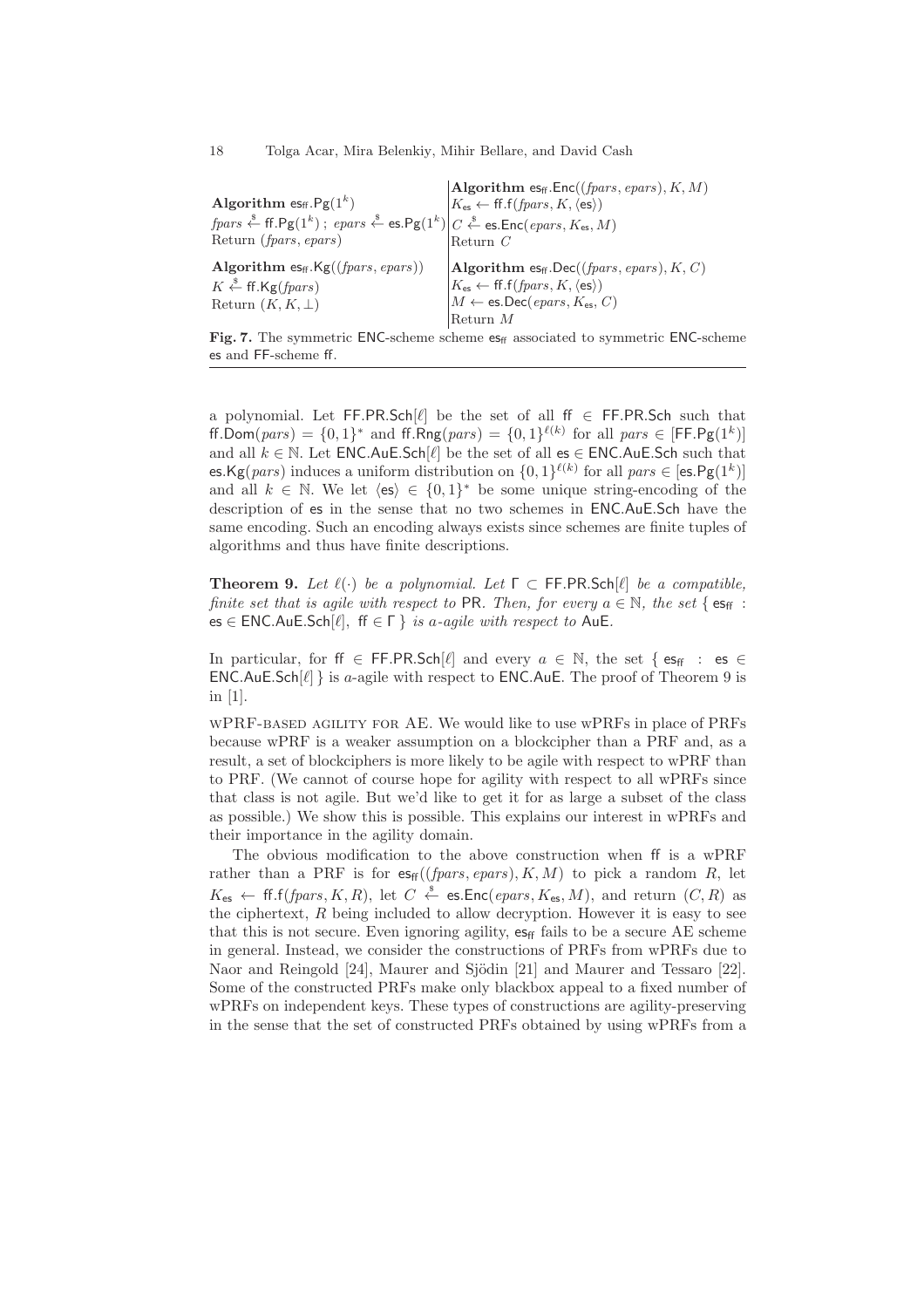set Γ is agile with respect to PR if Γ was agile with respect to wPR. Now, we can use our construction above.

## Acknowledgments

The third and fourth authors were supported in part by NSF grants CNS-0627779 and CCF-0915675. We thank Tom Ristenpart for useful pointers.

## References

- 1. T. Acar, M. Belenkiy, M. Bellare, and D. Cash. Cryptographic agility and its relation to circular encryption. Cryptology ePrint Archive, 2010. http://eprint. iacr.org/.
- 2. B. Applebaum, D. Cash, C. Peikert, and A. Sahai. Fast cryptographic primitives and circular-secure encryption based on hard learning problems. In S. Halevi, editor, CRYPTO 2009, volume 5677 of LNCS, pages 595–618. Springer, Aug. 2009.
- 3. G. Ateniese, J. Camenisch, S. Hohenberger, and B. de Medeiros. Practical group signatures without random oracles. Cryptology ePrint Archive, Report 2005/385, 2005. http://eprint.iacr.org/.
- 4. M. Backes, M. Dürmuth, and D. Unruh. OAEP is secure under key-dependent messages. In J. Pieprzyk, editor, ASIACRYPT 2008, volume 5350 of LNCS, pages 506–523. Springer, Dec. 2008.
- 5. M. Backes, B. Pfitzmann, and A. Scedrov. Key-dependent message security under active attacks - BRSIM/UC-soundness of Dolev-Yao-style encryption with key cycles. J. Comput. Secur., 16(5):497–530, 2008.
- 6. M. Bellare, A. Desai, E. Jokipii, and P. Rogaway. A concrete security treatment of symmetric encryption. In 38th FOCS, pages 394–403. IEEE Computer Society Press, Oct. 1997.
- 7. M. Bellare and C. Namprempre. Authenticated encryption: Relations among notions and analysis of the generic composition paradigm. In T. Okamoto, editor, ASIACRYPT 2000, volume 1976 of LNCS, pages 531–545. Springer, Dec. 2000.
- 8. M. Bellare and P. Rogaway. The security of triple encryption and a framework for code-based game-playing proofs. In S. Vaudenay, editor, EUROCRYPT 2006, volume 4004 of LNCS, pages 409–426. Springer, May / June 2006.
- 9. M. Bellare, P. Rogaway, and D. Wagner. The EAX mode of operation. In B. K. Roy and W. Meier, editors, FSE 2004, volume 3017 of LNCS, pages 389–407. Springer, Feb. 2004.
- 10. J. Black, P. Rogaway, and T. Shrimpton. Encryption-scheme security in the presence of key-dependent messages. In K. Nyberg and H. M. Heys, editors, SAC 2002, volume 2595 of LNCS, pages 62–75. Springer, Aug. 2003.
- 11. D. Boneh, S. Halevi, M. Hamburg, and R. Ostrovsky. Circular-secure encryption from decision diffie-hellman. In D. Wagner, editor, CRYPTO 2008, volume 5157 of LNCS, pages 108–125. Springer, Aug. 2008.
- 12. J. Camenisch, N. Chandran, and V. Shoup. A public key encryption scheme secure against key dependent chosen plaintext and adaptive chosen ciphertext attacks. In A. Joux, editor, EUROCRYPT 2009, volume 5479 of LNCS, pages 351–368. Springer, Apr. 2009.